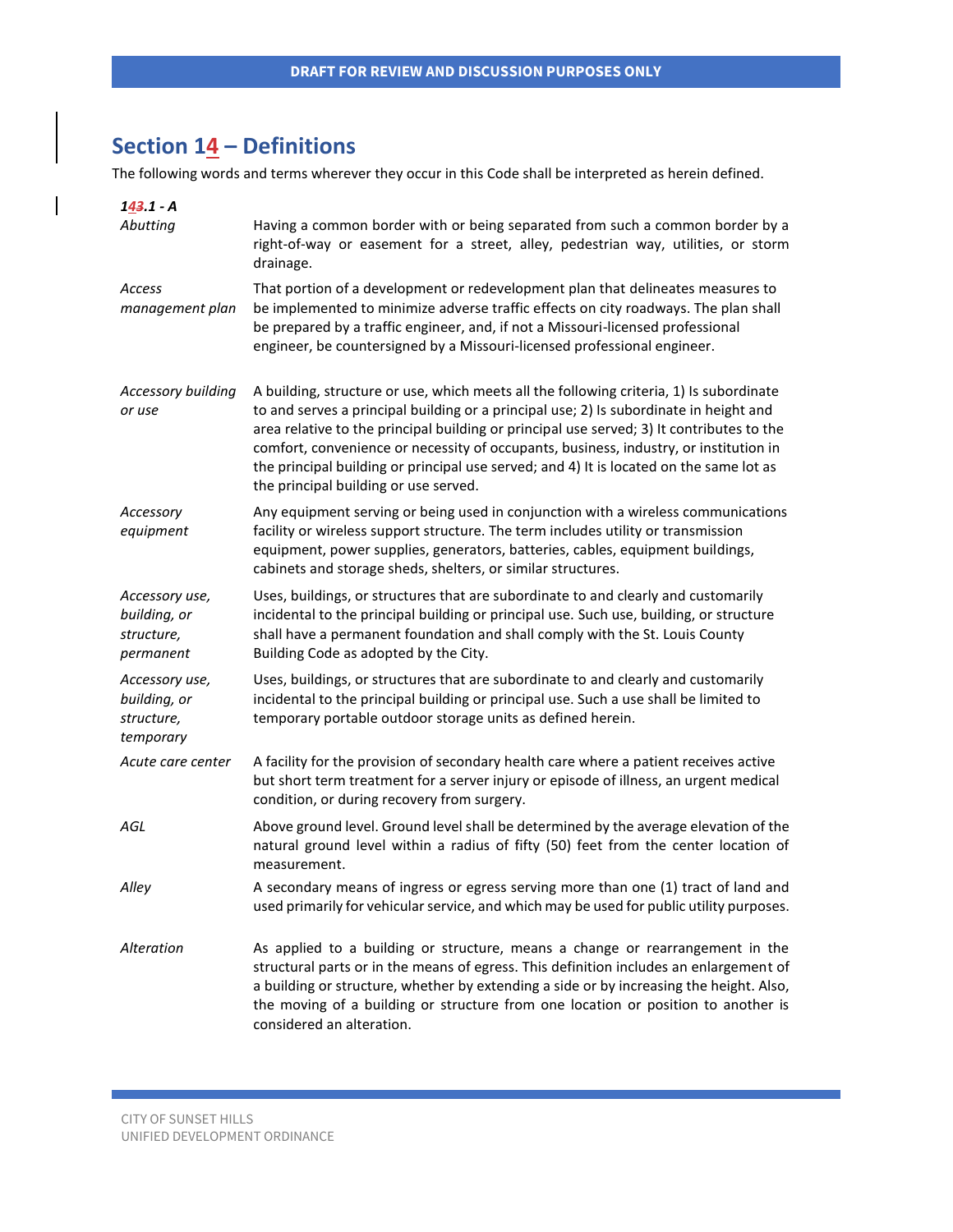| Amusement<br>center, indoor   | Any facility in which there are located more than three (3) coin-operated video game<br>machines.                                                                                                                                                                                                                                                                                                            |
|-------------------------------|--------------------------------------------------------------------------------------------------------------------------------------------------------------------------------------------------------------------------------------------------------------------------------------------------------------------------------------------------------------------------------------------------------------|
| Amusement<br>center, outdoor  | A business establishment whose principal business is providing entertainment to<br>customers in an outdoor setting. Such uses include miniature golf, batting practice<br>cages, and similar outdoor amusement facilities, but not including go-cart or other<br>motorized vehicle tracks.                                                                                                                   |
| Amphitheater                  | (See, Outdoor theater)                                                                                                                                                                                                                                                                                                                                                                                       |
| Animal hospital               | A place where animals or pets are given medical or surgical treatment and are cared<br>for during the time of such treatment. Use as a kennel shall be limited to short-time<br>boarding and shall be only incidental to such hospital use.                                                                                                                                                                  |
| Animated sign                 | Any sign or part of a sign that changes physical or visual position by any movement or<br>rotation.                                                                                                                                                                                                                                                                                                          |
| Antenna                       | Communications equipment that transmits or receives electromagnetic radio signals<br>used in the provision of any type of wireless communications services. The term shall<br>exclude satellite earth station antennae less than two (2) meters in diameter<br>(mounted within twelve (12) feet of the ground or building-mounted) and any receive-<br>only home television antennae.                        |
| Approved                      | Approved by the zoning enforcement officer or other authority having jurisdiction.                                                                                                                                                                                                                                                                                                                           |
| Attached garage               | An attached garage has a wall, roof or other structural member in common with, or<br>in contact with, the primary building; and is constructed with materials consistent<br>with those used to construct the primary structure; and all garages other than<br>"detached garage."                                                                                                                             |
| Attention getting<br>device   | Any streamer, spinner, pennant, costumed character, light, balloon, continuous string<br>of pennants, fringe, or similar device or ornamentation used primarily for the purpose<br>of attracting attention and is visible by the general public from any public right-of-way<br>or public area.                                                                                                              |
| As-of-right                   | A term used to describe a proposed development that complies with all applicable<br>zoning code.                                                                                                                                                                                                                                                                                                             |
| Assisted living<br>facility   | A special combination of housing, supportive services, personalized assistance, and<br>health care designed to respond to the individual needs of those who need help with<br>activities of daily living. A facility with a central or private kitchen, dining, recreational,<br>and other facilities, with separate bedrooms or living quarters, where the emphasis<br>of the facility remains residential. |
| <b>Auction sales</b>          | Any sale where tangible personal property is sold by an auctioneer who is either the<br>agent for the owner of such property or is in fact the owner thereof.                                                                                                                                                                                                                                                |
| <b>Automatic Teller</b>       | A mechanized consumer banking device operated by a financial institution for the<br>convenience of its customers.                                                                                                                                                                                                                                                                                            |
| Automobile<br>repair, major   | (see Vehicle repair facility)                                                                                                                                                                                                                                                                                                                                                                                |
| Automobile<br>repair, minor   | (see Vehicle repair facility)                                                                                                                                                                                                                                                                                                                                                                                |
| Automobile<br>service station | (see Gasoline station)                                                                                                                                                                                                                                                                                                                                                                                       |

 $\mathcal{L}^{\text{max}}_{\text{max}}$  and  $\mathcal{L}^{\text{max}}_{\text{max}}$  and  $\mathcal{L}^{\text{max}}_{\text{max}}$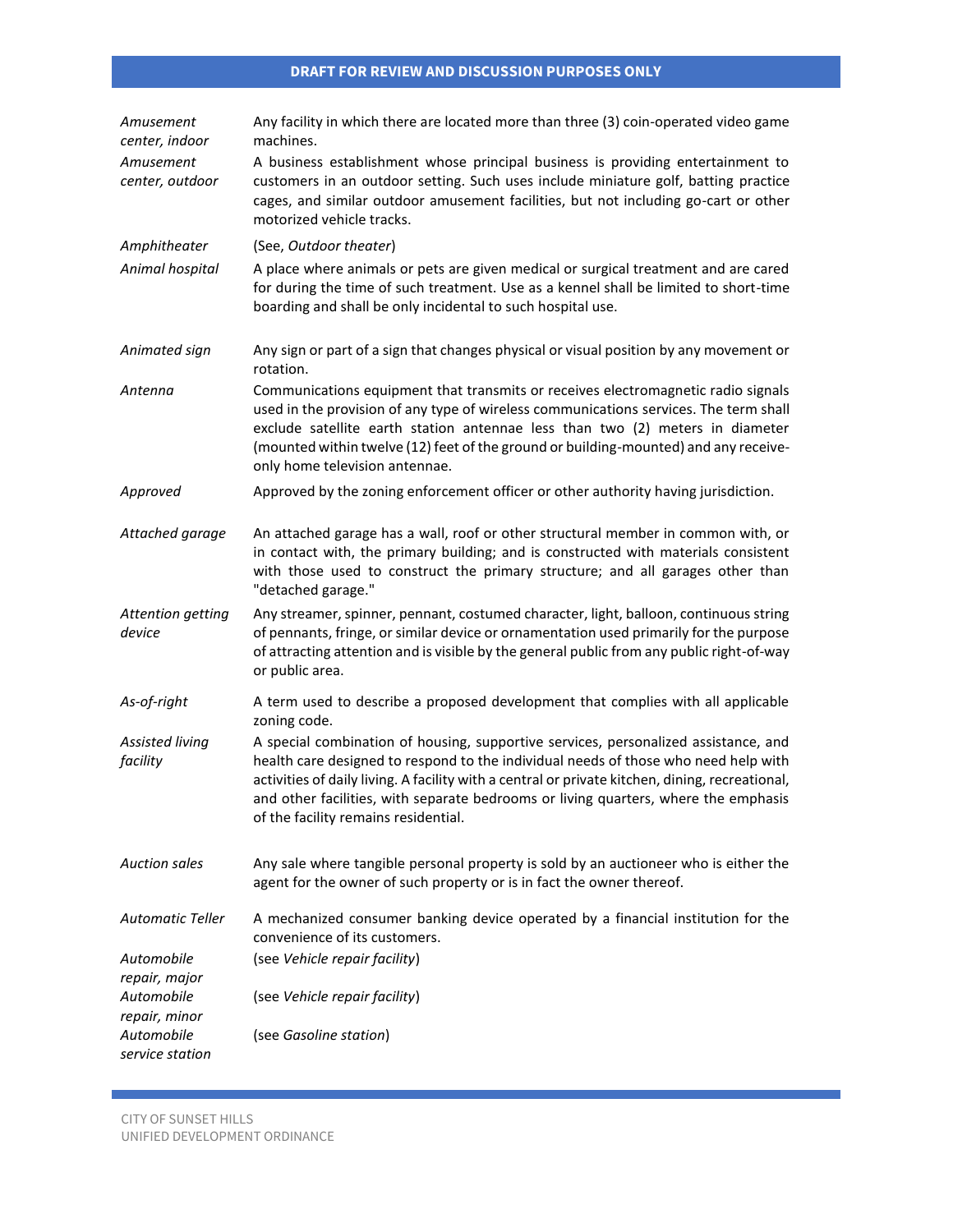| $143.2 - B$                               |                                                                                                                                                                                                                                                                                                                                                                                                                                                        |
|-------------------------------------------|--------------------------------------------------------------------------------------------------------------------------------------------------------------------------------------------------------------------------------------------------------------------------------------------------------------------------------------------------------------------------------------------------------------------------------------------------------|
| <b>Bakery</b>                             | An establishment primarily engaged in the retail sale of baked products for<br>consumption off site. The products may be prepared either on or off site. Such use<br>may include incidental food service.                                                                                                                                                                                                                                              |
| Bandshell                                 | (See, Outdoor theater)                                                                                                                                                                                                                                                                                                                                                                                                                                 |
| Bank or other<br>financial<br>institution | An institution that trades in money; an establishment for the deposit, custody and<br>issuance of money, and also for making loans and discounts, and facilitating the<br>transmission of remittances from one place to another. Credit unions and savings and<br>loans shall also be considered a bank or other financial institution, but check cashing<br>establishments, pawnshops, short-term loan establishments and title lenders shall<br>not. |
| Banner sign                               | Any sign made of cloth, fabric, paper, non-rigid plastic, or similar types of material.<br>National flags, State flags, City flags and symbolic flags of an institution shall not be<br>considered banners for the purpose of this title.                                                                                                                                                                                                              |
| <b>Banquet hall</b>                       | A facility or hall available for lease by private parties.                                                                                                                                                                                                                                                                                                                                                                                             |
| <b>Benchmark</b>                          | A definite point of known elevation and location and of more or less permanent<br>character. The identity and elevation shall be based on United States Geological<br>Survey (U.S.G.S.) Datum. Benchmarks established from 1981 Metropolitan St. Louis<br>Sewer District (M.S.D.) Benchmark Loop System and Missouri Highway and<br>Transportation Department (M.H.T.D.) Bench marks or temporary bench marks<br>established thereon are acceptable.   |
| <b>Billboard sign</b>                     | See Off-premises sign                                                                                                                                                                                                                                                                                                                                                                                                                                  |
| <b>Block</b>                              | An area of land surrounded by public highways, streets, streams, railroad rights-of-<br>way, parks, rural land, drainage channels, or other similar areas or facilities.                                                                                                                                                                                                                                                                               |
| Board                                     | Board of Aldermen of the City of Sunset Hills.                                                                                                                                                                                                                                                                                                                                                                                                         |
| <b>Boarding Home</b>                      | A building other than a motel or hotel where, for compensation and by<br>prearrangement for definite periods, meals or lodging are provided.                                                                                                                                                                                                                                                                                                           |
| Box sign                                  | A sign that is self enclosed in a typically square or rectangular structure with or<br>without internal illumination.                                                                                                                                                                                                                                                                                                                                  |
| <b>Brewery</b>                            | An industrial use that brews ales, beers, meads, and/or similar beverages on site.                                                                                                                                                                                                                                                                                                                                                                     |
| <b>Brewpub</b>                            | A commercial business which conducts the retail sale of beer (malt beverages with<br>alcohol content as defined by federal law) which is brewed on the premises in<br>compliance with applicable state and federal laws.                                                                                                                                                                                                                               |
| <b>Buffer</b> area                        | (see also Screening) An area of land established to protect one type of land use from<br>another incompatible, or potentially incompatible, land use. The area is landscaped<br>or left in a natural state and kept in open space use, subject to the specific<br>requirements of this ordinance.                                                                                                                                                      |

a sa kacamatan ing Kabupatèn Kabupatèn Kabupatèn Kabupatèn Kabupatèn Kabupatèn Kabupatèn Kabupatèn Kabupatèn K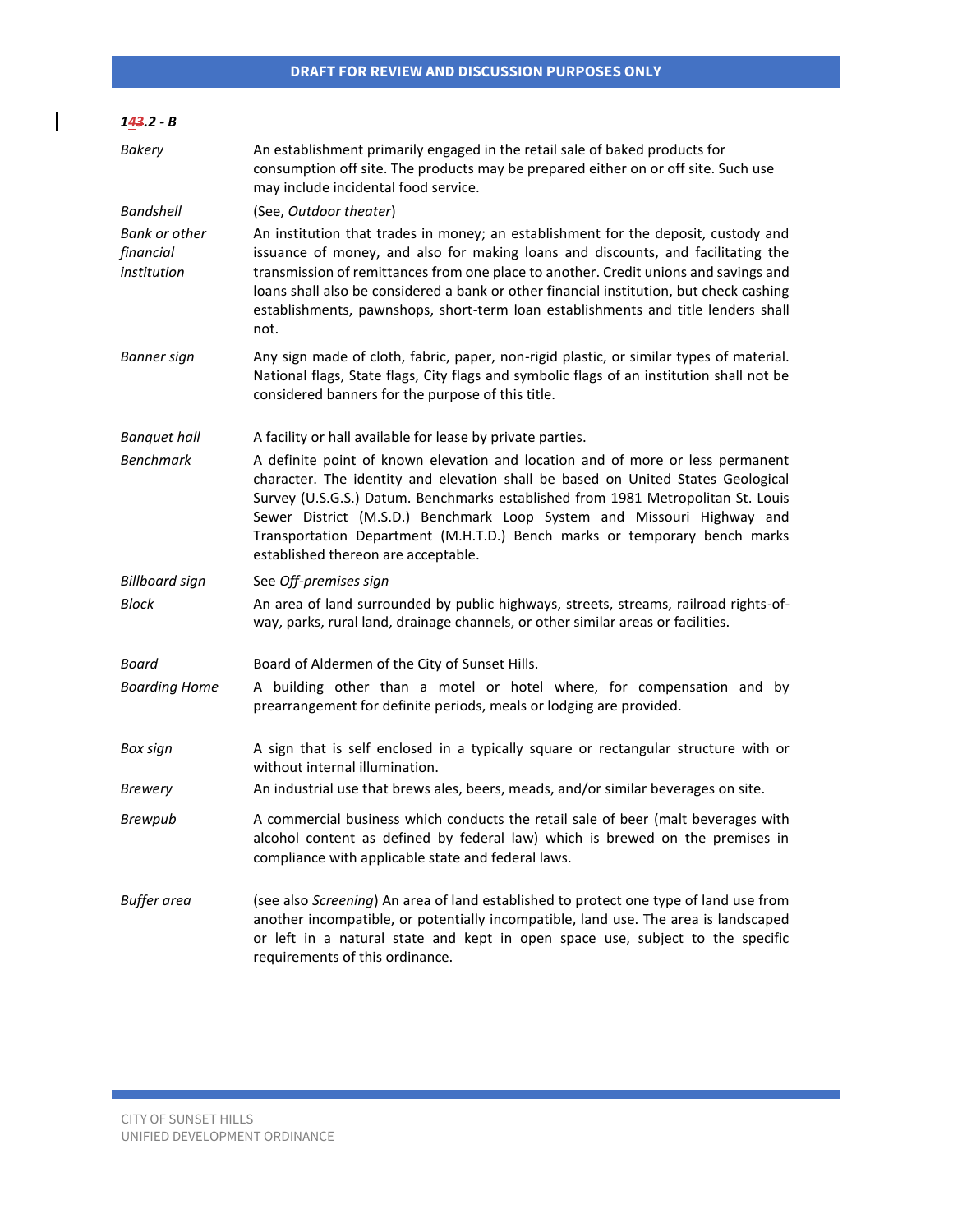| <b>Building</b>                        | Any structure having a roof, supported by columns or walls and intended for the<br>shelter, housing or enclosure of any person, animal or chattel. When any portion<br>thereof is completely separated from every other portion by masonry or a fire wall<br>without any openings, which wall extends from the ground through the roof, then<br>such portion shall be deemed to be a separate building.                                                                                                                                                                                                                                                                                                                                                                                                                                                                                  |
|----------------------------------------|------------------------------------------------------------------------------------------------------------------------------------------------------------------------------------------------------------------------------------------------------------------------------------------------------------------------------------------------------------------------------------------------------------------------------------------------------------------------------------------------------------------------------------------------------------------------------------------------------------------------------------------------------------------------------------------------------------------------------------------------------------------------------------------------------------------------------------------------------------------------------------------|
| <b>Building coverage</b>               | That portion of a lot covered by a building, excluding roof eaves (e.g., building<br>'footprint').                                                                                                                                                                                                                                                                                                                                                                                                                                                                                                                                                                                                                                                                                                                                                                                       |
| <b>Building height</b>                 | The vertical distance measured from the average elevation of the finished grade along<br>the front of the building to the average height of the highest roof. The average height<br>of a roof is the mid-height between the roof eave and the roof ridge/crest, regardless<br>of the shape of the roof. In the case of a building with multiple roof levels, the highest<br>of the various roof levels shall be used to determine the building height. On buildings<br>with parapet walls, the building height is defined as the vertical distance measured<br>from the average elevation of the finished grade along the front of the building to the<br>highest point of the parapet. On A-frame buildings, the building height is defined as<br>the vertical distance measured from the average elevation of the finished grade along<br>the front of the building to the roof ridge. |
| <b>Building line</b>                   | (see Building setback)                                                                                                                                                                                                                                                                                                                                                                                                                                                                                                                                                                                                                                                                                                                                                                                                                                                                   |
| <b>Building line</b><br>(setback)      | A line or lines on a plat designating the area outside of which buildings may not be<br>erected, except landings, open balconies, and roof overhangs, as permitted in the<br>zoning ordinance.                                                                                                                                                                                                                                                                                                                                                                                                                                                                                                                                                                                                                                                                                           |
| <b>Building permit</b>                 | A permit required to be issued by the city prior to construction, alteration, repair, or<br>demolition of any building, structure, or parking lot with more five or more parking<br>stalls.                                                                                                                                                                                                                                                                                                                                                                                                                                                                                                                                                                                                                                                                                              |
| <b>Building setback</b>                | The required minimum horizontal distance between the closest point of an exterior<br>wall of a building or any projection thereon and the applicable property line or right-<br>of-way line, in which no structure can be placed or erected, unless otherwise<br>provided for in this ordinance. (see Section 45 for exceptions to setback<br>requirements)                                                                                                                                                                                                                                                                                                                                                                                                                                                                                                                              |
| Building, principal                    | The structure in which the principal use of the lot is located.                                                                                                                                                                                                                                                                                                                                                                                                                                                                                                                                                                                                                                                                                                                                                                                                                          |
| Bus garage / lot                       | (See, Bus station)                                                                                                                                                                                                                                                                                                                                                                                                                                                                                                                                                                                                                                                                                                                                                                                                                                                                       |
| <b>Bus shelter and</b><br>parking area | Any lot building, or structure used for the storage or layover of passenger buses and<br>motor coaches.                                                                                                                                                                                                                                                                                                                                                                                                                                                                                                                                                                                                                                                                                                                                                                                  |
| <b>Bus station</b>                     | Any premises for the transient housing or parking of motor driven buses and the<br>loading and unloading of passengers.                                                                                                                                                                                                                                                                                                                                                                                                                                                                                                                                                                                                                                                                                                                                                                  |
| 143.3 - C                              |                                                                                                                                                                                                                                                                                                                                                                                                                                                                                                                                                                                                                                                                                                                                                                                                                                                                                          |
| Candy and ice<br>cream stores          | Establishments whose primary business is the sale of a single specialty type of food<br>or beverage that is not considered a complete meal (e.g., candy, coffee, or ice<br>cream). The sale of other food, beverages, or merchandise is incidental to the sale of<br>the specialty food or beverage. Food and beverages are for customer consumption<br>within the restaurant or restaurant patio area.                                                                                                                                                                                                                                                                                                                                                                                                                                                                                  |
| Car wash                               | A structure or portion thereof, containing facilities for washing motor vehicles, such<br>as a chain conveyor, blower, pressurized cleaning device or other mechanical device,<br>including self-service cleaning facilities.                                                                                                                                                                                                                                                                                                                                                                                                                                                                                                                                                                                                                                                            |
| Carry out<br>restaurant                | (See, Delivery only restaurant)                                                                                                                                                                                                                                                                                                                                                                                                                                                                                                                                                                                                                                                                                                                                                                                                                                                          |

 $\overline{\phantom{a}}$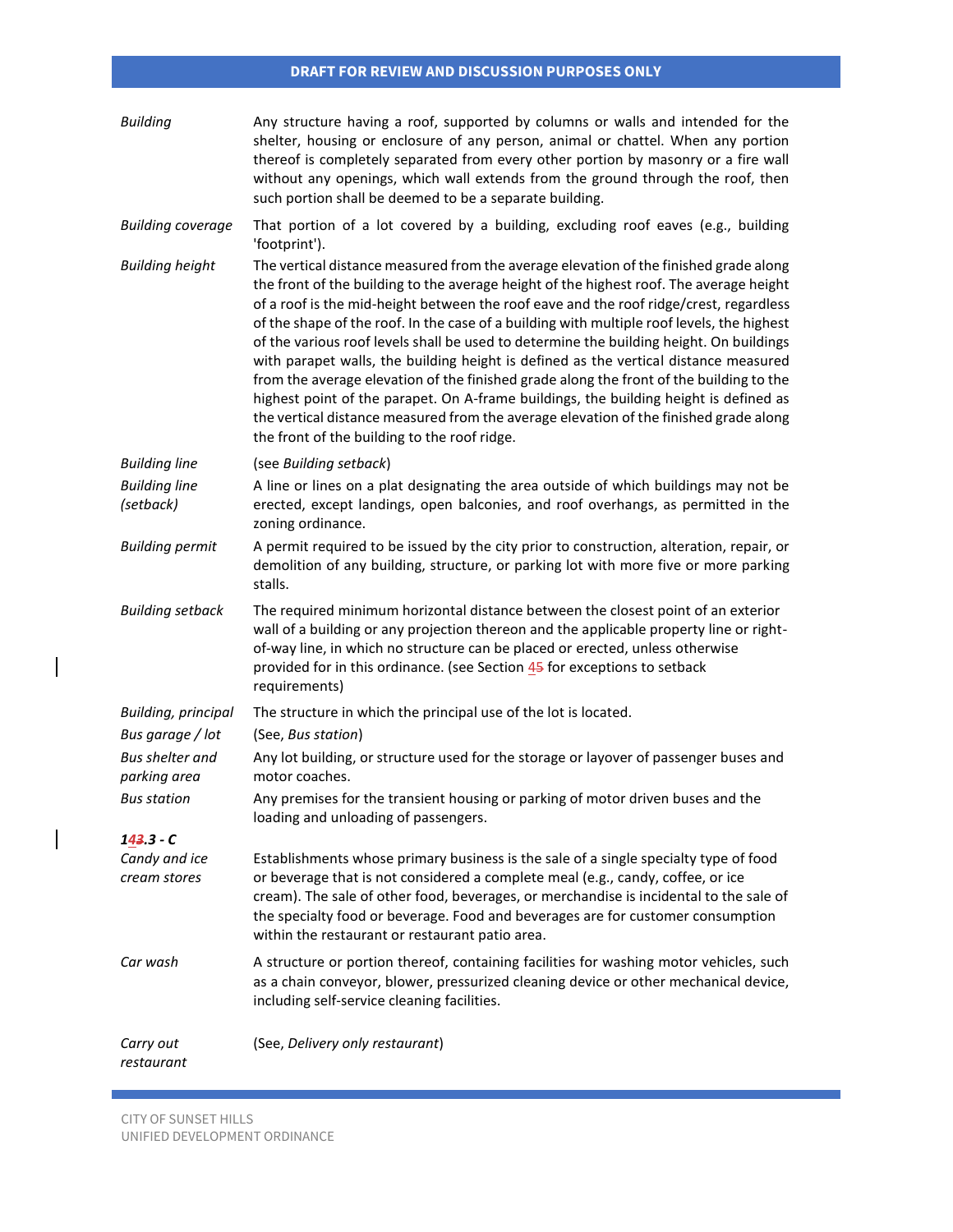| Cemetery                                                            | A place used for interment of human or animal remains or cremated remains,<br>including a burial park for earth interments, a mausoleum for vault or crypt<br>interments, a columbarium for cinerary interments, or a combination thereof.                                                                                                                                                                                                                                                                                        |
|---------------------------------------------------------------------|-----------------------------------------------------------------------------------------------------------------------------------------------------------------------------------------------------------------------------------------------------------------------------------------------------------------------------------------------------------------------------------------------------------------------------------------------------------------------------------------------------------------------------------|
| Chairman<br>Changeable copy                                         | The chairman of the Planning and Zoning Commission or Board of Adjustment.<br>A sign or portion thereof with characters, letters, or illustrations that can be changed<br>or rearranged manually without altering the face or surface of the sign.                                                                                                                                                                                                                                                                                |
| Child day care<br>center, nursery<br>school, or day<br>care nursery | (see Day care center)                                                                                                                                                                                                                                                                                                                                                                                                                                                                                                             |
| City engineer                                                       | The city engineer of Sunset Hills or their duly authorized delegate.                                                                                                                                                                                                                                                                                                                                                                                                                                                              |
| Clothing and<br>costume rental                                      | A place of business devoted in whole or in part to the rental of clothing and<br>costumes.                                                                                                                                                                                                                                                                                                                                                                                                                                        |
| Coffee shop                                                         | An informal restaurant primarily offering coffee, tea, and other beverages, and<br>where light refreshments and limited menu meals may also be sold.                                                                                                                                                                                                                                                                                                                                                                              |
| College                                                             | An institution other than a vocational or trade school that provides full-time or part-<br>time education beyond high school.                                                                                                                                                                                                                                                                                                                                                                                                     |
| Collocation                                                         | The placement or installation of a new wireless facility on a structure that already has<br>an existing wireless facility, including electrical transmission towers, water towers,<br>buildings, and other structures capable of structurally supporting the attachment of<br>wireless facilities in compliance with applicable codes.                                                                                                                                                                                            |
| Commercial<br>laundry                                               | A building, portion of a building, or premises used or intended to be used for cleaning<br>fabrics, textiles, wearing apparel, or articles of any sort by immersion and agitation,<br>or by immersions only, in volatile solvents including, but not by way of limitation,<br>solvents of the petroleum distillate type, and/or the chlorinated hydrocarbon type,<br>and the processes incidental thereto.                                                                                                                        |
| Commercial use                                                      | An enterprise that is carried on for a profit by the owner, lessee, or licensee, and for<br>which fifty (50) percent or more of the building and/or lot is devoted to non-office<br>use, but not including home occupations that comply with the provisions of this<br>ordinance.                                                                                                                                                                                                                                                 |
| Commission                                                          | The Planning and Zoning Commission of the City of Sunset Hills.                                                                                                                                                                                                                                                                                                                                                                                                                                                                   |
| Common land                                                         | That land set aside for open space or recreational use for the owners of the residential<br>lots in a subdivision, which land is conveyed by the developer in fee simple absolute<br>title by a warranty deed to trustees whose trust indenture shall provide that said<br>common land be used for the sole benefit, use and enjoyment of the lot owners<br>present and future. No lot owner shall have the right to convey his interest in the<br>common land except as an incident of the ownership of a regularly platted lot. |
| Common land or<br>open space                                        | (see Open space, common)                                                                                                                                                                                                                                                                                                                                                                                                                                                                                                          |
| Conditional use                                                     | (see Section 89.1)                                                                                                                                                                                                                                                                                                                                                                                                                                                                                                                |
| Connectivity Index                                                  | The ratio of the number of links to the number of nodes in a street network. A<br>higher connectivity index reflects a greater number of links entering each node and<br>thus a higher level of connectivity for the street network.                                                                                                                                                                                                                                                                                              |

 $\mathcal{L}(\mathcal{L}^{\mathcal{L}}_{\mathcal{L}})$  and the set of the set of the set of the set of the set of the set of the set of the set of the set of the set of the set of the set of the set of the set of the set of the set of the set of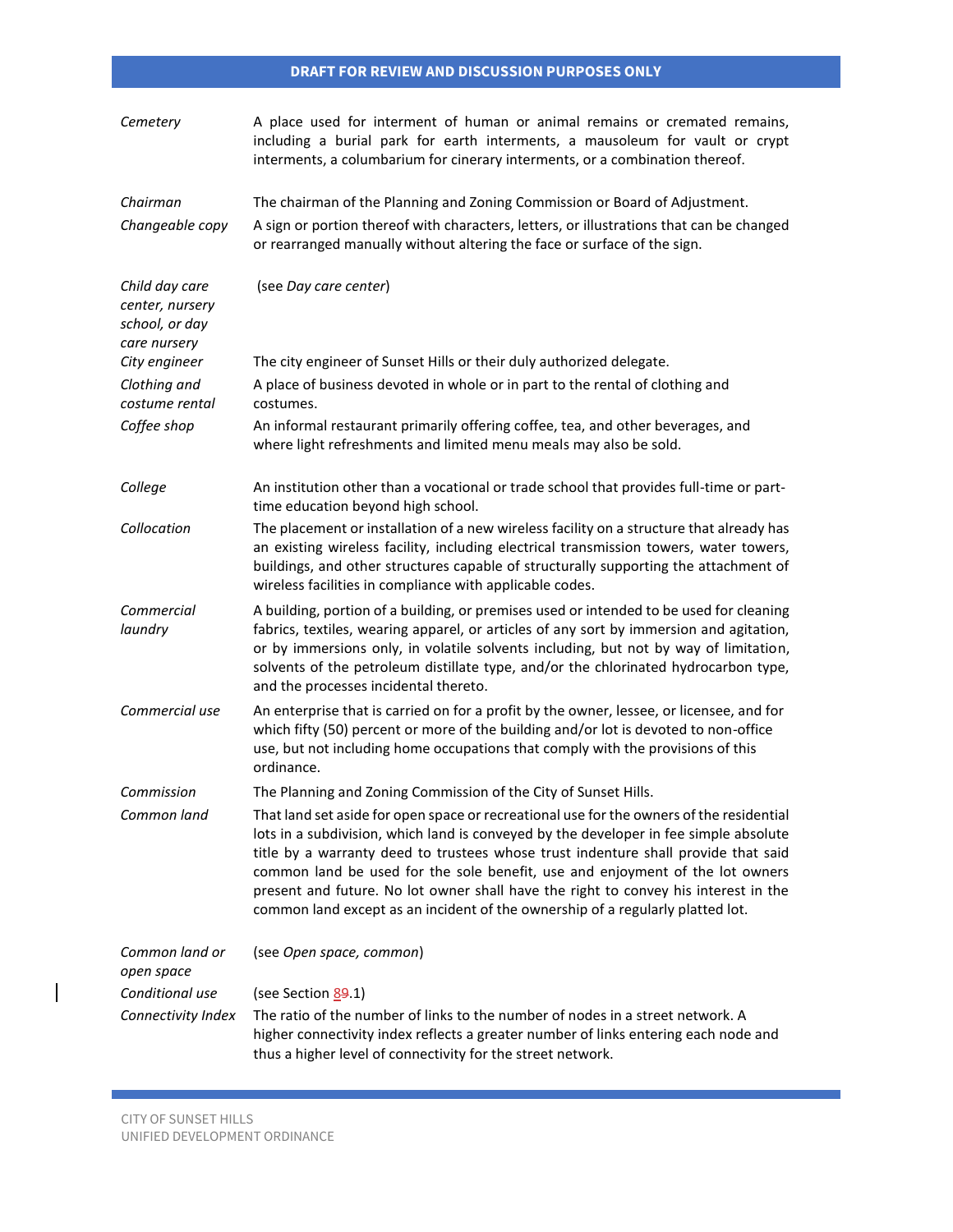| Consignment<br>shop                 | (See, Secondhand store)                                                                                                                                                                                                                                                       |
|-------------------------------------|-------------------------------------------------------------------------------------------------------------------------------------------------------------------------------------------------------------------------------------------------------------------------------|
| Contractors office                  | A room or group of rooms used for conducting business affairs that does not use any<br>exterior storage area.                                                                                                                                                                 |
| Contractor supply<br>house          | An industrial distributor that provides a range of products and value added services<br>to professional customers in maintenance, repair and operations, construction,<br>home rehabilitation, and similar industries.                                                        |
| Convenience store                   | A retail establishment, not exceeding three thousand five hundred (3,500) square<br>feet in gross floor area, offering for sale prepackaged food products, household items,<br>and other convenience goods.                                                                   |
| Convent                             | A building or group of buildings designed to provide group housing for persons under<br>religious vows or orders.                                                                                                                                                             |
| Corner lot                          | (see Lot, corner)                                                                                                                                                                                                                                                             |
| Crematorium                         | A location containing properly installed, certified apparatus intended for use in the<br>act of cremation.                                                                                                                                                                    |
| Cross access<br>easement            | Reciprocal easements created by contract, the one being granted in favor of premises<br>of one party in consideration of a grant by such party in favor of premises of the other<br>party.                                                                                    |
| Cultural<br>institution             | A library, museum, or similar public or quasi-public use displaying, preserving, and<br>exhibiting objects of community and cultural interest in one or more of the arts or<br>sciences.                                                                                      |
| 143.4 - D                           |                                                                                                                                                                                                                                                                               |
| Day care center                     | A facility providing for the care of five (5) or more persons away from their own homes<br>for part of the twenty-four (24) hour day. The terms "nursery school" or a "day care<br>nursery" shall be considered synonymous with day care center.                              |
| Delicatessen                        | An establishment where fine, unusual, or foreign prepared foods are sold for<br>consumption off-premises and no counters or tables for on-premises consumption of<br>food are provided, but excludes grocery stores.                                                          |
| Delivery only<br>restaurant         | Establishment in which food is prepared for consumption off the premises only.                                                                                                                                                                                                |
| Density                             | (see also Net acreage) The ratio of the number of dwelling units to the net acreage of<br>parcel of land on which the dwelling units are located.                                                                                                                             |
| Detached garage                     | A detached garage is entirely surrounded by open space and does not have a wall,<br>roof or other structural member in common with or in contact with the primary<br>building. A covered walkway or shade covering may connect a detached garage to<br>the primary structure. |
| Detached single-<br>family dwelling | (see Dwelling, detached single-family)                                                                                                                                                                                                                                        |
| Detention                           | The temporary storage of the differential runoff of stormwater by providing<br>permanent facilities, such as dry reservoirs, ponds, or other acceptable alternatives.                                                                                                         |
| Developer                           | That person, firm, or corporation by whom a tract will be subdivided and improved<br>pursuant to the requirements of this ordinance.                                                                                                                                          |
| Development                         | All structures and other modifications of the natural landscape, above and below<br>ground, on a particular site, including but not limited to grading, removal of trees,<br>paving, installation of utilities, or the erection of structures.                                |

 $\mathcal{L}(\mathcal{L}^{\mathcal{L}}_{\mathcal{L}})$  and the set of the set of the set of the set of the set of the set of the set of the set of the set of the set of the set of the set of the set of the set of the set of the set of the set of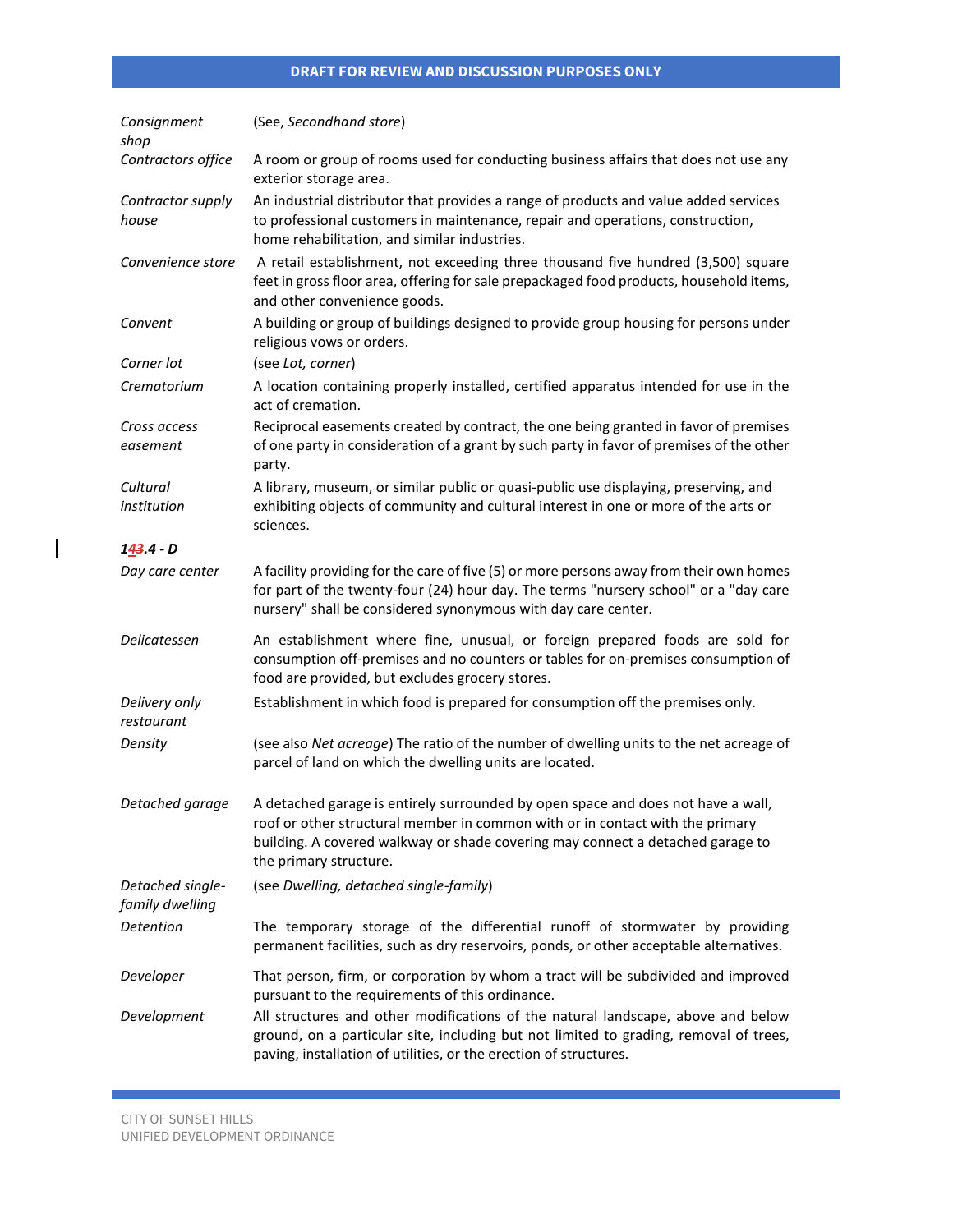| Development,<br>planned            | Land under unified control to be planned and developed in a single development<br>operation or a programmed series of development operations or phases. A planned<br>development includes principal and accessory structures and uses strongly related to<br>the character and purposes of the planned development. A planned development is<br>built according to general and detailed plans for streets, utilities, lot and building<br>location, landscaping, and the like. A planned development containing multiple lots<br>and common areas includes provisions for the operation and maintenance of<br>common areas, facilities, and improvements that are for use by the occupants of such<br>planned development, but which will not be provided, operated, or maintained at<br>public expense. A planned development may include development of a single parcel<br>of land without common areas as previously described.                                                                                                                                                                                                                                                                                                                  |
|------------------------------------|-----------------------------------------------------------------------------------------------------------------------------------------------------------------------------------------------------------------------------------------------------------------------------------------------------------------------------------------------------------------------------------------------------------------------------------------------------------------------------------------------------------------------------------------------------------------------------------------------------------------------------------------------------------------------------------------------------------------------------------------------------------------------------------------------------------------------------------------------------------------------------------------------------------------------------------------------------------------------------------------------------------------------------------------------------------------------------------------------------------------------------------------------------------------------------------------------------------------------------------------------------|
| Dimensional non-<br>conformity     | A non-conforming situation that involves any of the following, 1) The height of a<br>structure, or the relationship between an existing building or buildings and other<br>buildings or lot lines, which does not conform to the applicable dimensional<br>regulations (e.g., setbacks) contained in this ordinance; 2) A lot of record that does<br>not meet the minimum area or dimensional requirements of the district in which the<br>lot is located; 3) Development of property, including buildings and other<br>improvements thereon, which do not comply with regulations governing intensity of<br>use, such as density (e.g., dwelling units per acre), and maximum building or site<br>coverage; 4) Provision of off-street parking or loading spaces which does not meet<br>the minimum requirements, or exceptions thereto, as specified in Section $46$ of this<br>ordinance; or 5) Any other situation where improvements to land do not comply with<br>any quantitative or dimensional standard applicable to such improvement. Where<br>such a dimensional non-conformity relates to a building or structure, the term "non-<br>conforming structure" shall be considered synonymous with the term dimensional<br>non-conformity. |
| Directional sign                   | (1) Any sign erected or permitted by the State, County, or Village to denote the name<br>of any thoroughfare, the route to any city, town, Village, educational institution,<br>public building, historic place, or recreational facility to direct and regulate traffic, to<br>denote any railroad crossing, bridge, or other transportation or transmission company<br>for the direction or safety of the public. (2) A sign which has only information on exit,<br>entrance or parking and contains no form of advertising copy or the name of any<br>advertiser.                                                                                                                                                                                                                                                                                                                                                                                                                                                                                                                                                                                                                                                                                |
| Director                           | The director of public works of the city or his/her designee.                                                                                                                                                                                                                                                                                                                                                                                                                                                                                                                                                                                                                                                                                                                                                                                                                                                                                                                                                                                                                                                                                                                                                                                       |
| Discontinuance                     | The non-use of the non-conforming use for six (6) consecutive months.                                                                                                                                                                                                                                                                                                                                                                                                                                                                                                                                                                                                                                                                                                                                                                                                                                                                                                                                                                                                                                                                                                                                                                               |
| Disguised support<br>structure     | Any freestanding, manmade structure designed for the support of wireless facilities,<br>the presence of which is camouflaged or concealed as an appropriately-placed<br>architectural or natural feature. Such structures may include but are not limited to<br>clock towers, free standing bell towers, observation towers, water towers, light<br>standards, flag poles and artificial trees.                                                                                                                                                                                                                                                                                                                                                                                                                                                                                                                                                                                                                                                                                                                                                                                                                                                     |
| Distillery                         | An industrial use that distills spirits and other alcoholic beverages on site.                                                                                                                                                                                                                                                                                                                                                                                                                                                                                                                                                                                                                                                                                                                                                                                                                                                                                                                                                                                                                                                                                                                                                                      |
| District                           | (see Zoning district)                                                                                                                                                                                                                                                                                                                                                                                                                                                                                                                                                                                                                                                                                                                                                                                                                                                                                                                                                                                                                                                                                                                                                                                                                               |
| Distribution<br>center<br>Drive-in | A use where goods are received and/or stored for delivery to the ultimate customer<br>at remote locations.<br>(See, Drive-through facility)                                                                                                                                                                                                                                                                                                                                                                                                                                                                                                                                                                                                                                                                                                                                                                                                                                                                                                                                                                                                                                                                                                         |

 $\mathcal{L}(\mathcal{L}^{\mathcal{L}}_{\mathcal{L}})$  and the set of the set of the set of the set of the set of the set of the set of the set of the set of the set of the set of the set of the set of the set of the set of the set of the set of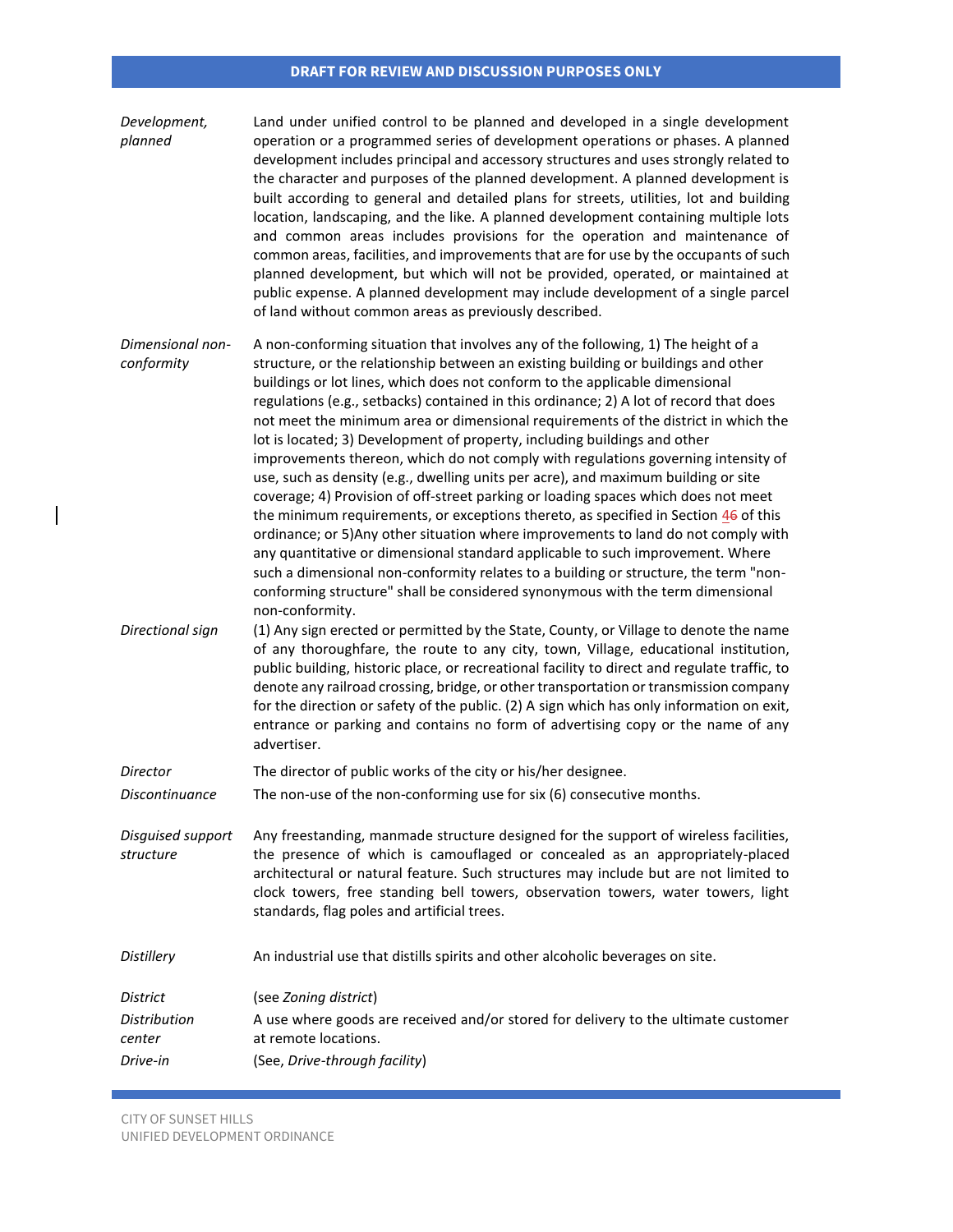| Drive-through<br>facility                                                                | Any portion of a principal building, separate accessory structure, and/or an area of a<br>lot, from which business is transacted, or is capable of being transacted, directly<br>with customers while they remain in their motor vehicle. The terms "drive-up" and<br>"drive-in" or similar terminology shall be considered synonymous with drive-<br>through. |
|------------------------------------------------------------------------------------------|----------------------------------------------------------------------------------------------------------------------------------------------------------------------------------------------------------------------------------------------------------------------------------------------------------------------------------------------------------------|
| Drive through<br>restaurant                                                              | Restaurants where most customers order and are served their food at a counter or<br>in a motor vehicle in packages prepared to leave the premises, or able to be taken to<br>a table or counter to be consumed.                                                                                                                                                |
| Dry cleaning<br>processing done<br>elsewhere                                             | An establishment or business maintained for the pickup and delivery of dry cleaning<br>and/or laundry without the maintenance or operation of any laundry or dry-cleaning<br>equipment or machinery on the premises.                                                                                                                                           |
| Dry cleaning<br>processing on<br>premises                                                | An establishment or business maintained for the pickup and delivery of dry cleaning<br>and/or laundry with the maintenance or operation of laundry or dry-cleaning<br>equipment or machinery on the premises.                                                                                                                                                  |
| Dwelling unit                                                                            | One (1) or more rooms arranged or used as living quarters for one (1) family complete<br>with individual kitchen facilities and toilet facilities.                                                                                                                                                                                                             |
| Dwelling units<br>located above<br>ground floor as a<br>part of mixed use<br>$143.5 - E$ | (See, Multifamily dwelling)                                                                                                                                                                                                                                                                                                                                    |
| Easement                                                                                 | A grant by a property owner to the public, a corporation, or a person of the use of<br>land for a specific purpose.                                                                                                                                                                                                                                            |
| Easement, private<br>roadway                                                             | A designated vehicular access way for the servicing of individual lots within a large lot<br>subdivision.                                                                                                                                                                                                                                                      |
| Easement, road<br>improvement,<br>maintenance,<br>and, utility                           | A grant by a property owner to the city, county, state, or federal government for the<br>purpose of road improvement and widening, road maintenance, sidewalks, public or<br>private utilities and sewers.                                                                                                                                                     |
| Easement, road<br>maintenance and<br>improvement                                         | A grant by a property owner to the city for the purpose of road maintenance,<br>improvement, and widening.                                                                                                                                                                                                                                                     |
| Easement, shared<br>parking                                                              | A grant by a property owner to an adjacent property owner for the purpose of parking.                                                                                                                                                                                                                                                                          |
| Easement,<br>stormwater<br>control                                                       | A grant by a property owner to the city or MSD for the purpose of stormwater control.                                                                                                                                                                                                                                                                          |
| Easement,<br>stormwater<br>control access                                                | A grant by a property owner to the city or MSD providing access to stormwater control<br>facilities for maintenance purposes.                                                                                                                                                                                                                                  |
| Easement, utility                                                                        | A grant by a property owner to a public or private utility company for the purpose of<br>installation, improvement, and maintenance of public or private utilities.                                                                                                                                                                                            |
| Electric<br>distribution /<br>substation                                                 | A premises which may or may not contain buildings, where the interconnection and<br>usual transformation of electrical service takes place between systems. An electrical<br>substation shall be secondary, supplementary, subordinate, and auxiliary to the main<br>system.                                                                                   |

a sa kacamatan ing Kabupatèn Kabupatèn Kabupatèn Kabupatèn Kabupatèn Kabupatèn Kabupatèn Kabupatèn Kabupatèn K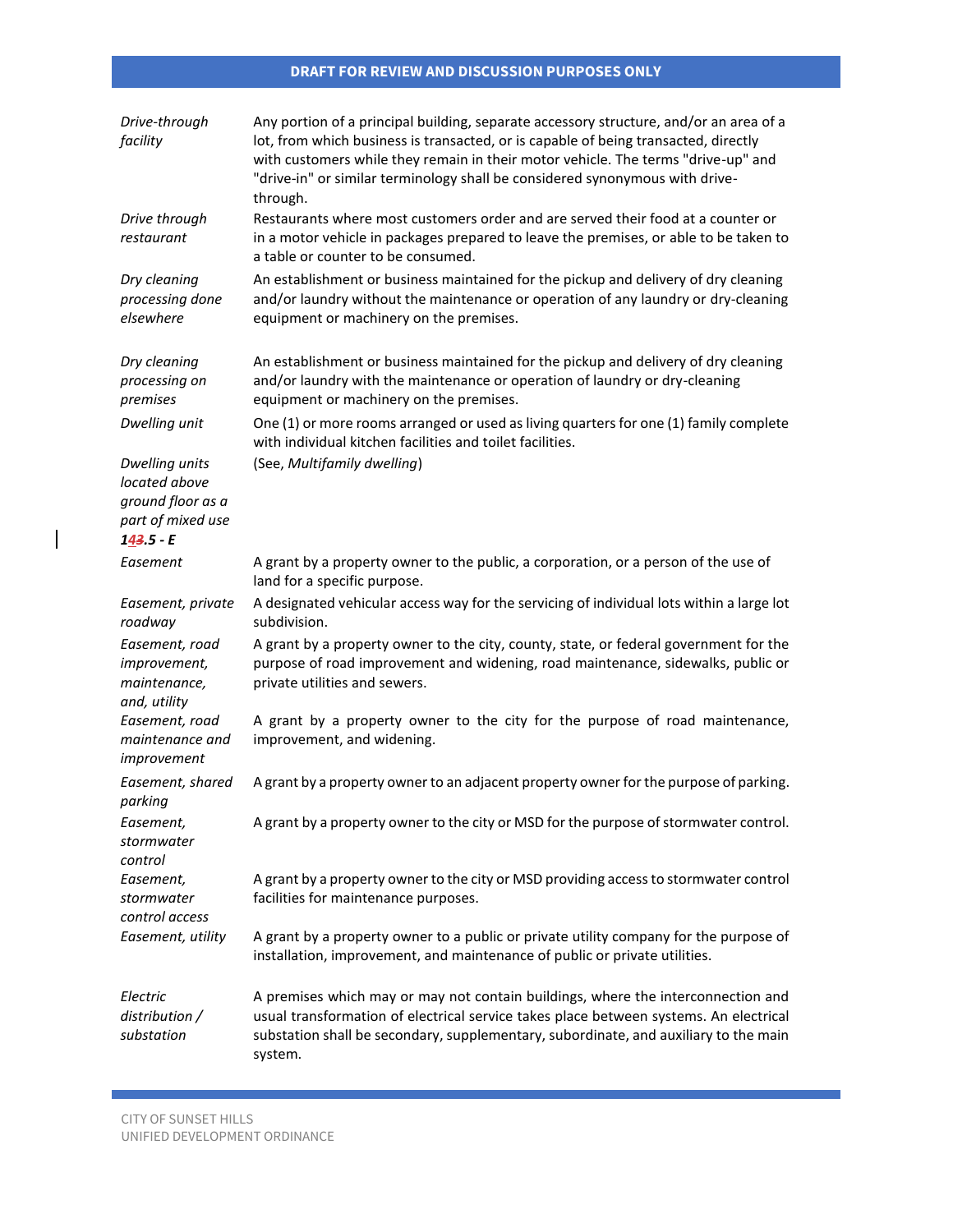| Electronic<br>message sign                                        | A series of individual light bulbs, when programmed and lit, form letters, words,<br>phrases, numbers or pictures that compose an advertising, announcement, or other<br>type of message. The message itself can be changed from a remote terminal without<br>otherwise altering or changing the face of the sign.                                                                                                                                                                                                                       |
|-------------------------------------------------------------------|------------------------------------------------------------------------------------------------------------------------------------------------------------------------------------------------------------------------------------------------------------------------------------------------------------------------------------------------------------------------------------------------------------------------------------------------------------------------------------------------------------------------------------------|
| Emergency<br>service                                              | The use of any equipment, machinery, vehicle, or other activity in a short term effort<br>to protect or restore safe conditions in the City, or work by private or public utilities<br>when restoring utility service.                                                                                                                                                                                                                                                                                                                   |
| <b>Energy generating</b><br>station                               | Industrial facility for the generation of electric power.                                                                                                                                                                                                                                                                                                                                                                                                                                                                                |
| Engineer                                                          | A professional engineer registered in the State of Missouri.                                                                                                                                                                                                                                                                                                                                                                                                                                                                             |
| Engineer                                                          | Wherever used in this ordinance, the word "engineer" shall mean a professional<br>engineer registered and licensed to practice in Missouri.                                                                                                                                                                                                                                                                                                                                                                                              |
| Equipment<br>compound                                             | An area surrounding or near a wireless support structure within which are located<br>wireless facilities.                                                                                                                                                                                                                                                                                                                                                                                                                                |
| Escrow agent                                                      | A title company, bank, savings and loan association, trust company, attorney, or any<br>other person or agency approved by the city to act as escrow agent.                                                                                                                                                                                                                                                                                                                                                                              |
| <b>Existing structure</b>                                         | A structure that exists at the time a request to place wireless facilities on a structure<br>is filed with an authority. The term includes any structure that is capable of supporting<br>the attachment of wireless facilities in compliance with applicable building codes,<br>National Electric Safety Codes, and recognized industry standards for structural<br>safety, capacity, reliability, and engineering, including, but not limited to, towers,<br>buildings, and water towers. The term shall not include any utility pole. |
| <b>Extended stay</b><br>lodge, hotel or<br>corporate<br>apartment | A building or group of buildings containing rooms that are used or designed to be<br>rented or let out for compensation to anyone looking to stay for an undefined period<br>of time with the amenities of home. Extended stay facilities provide kitchenettes to<br>full kitchens and are typically fully furnished, including the provision of eating utensils.                                                                                                                                                                        |
| <b>Equipment sales</b><br>and repair<br>$143.6 - F$               | An establishment for the sale or repair of farm equipment.                                                                                                                                                                                                                                                                                                                                                                                                                                                                               |
| F.E.M.A.                                                          | Federal Emergency Management Agency.                                                                                                                                                                                                                                                                                                                                                                                                                                                                                                     |
| FAA                                                               | The Federal Aviation Administration.                                                                                                                                                                                                                                                                                                                                                                                                                                                                                                     |
| Family                                                            | An individual or two (2) or more persons related by blood, marriage, or adoption, or<br>a group of not more than three (3) persons who need not be related to each other<br>living together as a single non-profit housekeeping utilizing only one (1) kitchen, but<br>not including sororities, fraternities, or other groups living together.                                                                                                                                                                                          |
| Family care home                                                  | A home with support and supervisory personnel that provides room and board,<br>personal care and rehabilitation services in a family environment.                                                                                                                                                                                                                                                                                                                                                                                        |

 $\mathcal{L}(\mathcal{L}^{\mathcal{L}}_{\mathcal{L}})$  and the set of the set of the set of the set of the set of the set of the set of the set of the set of the set of the set of the set of the set of the set of the set of the set of the set of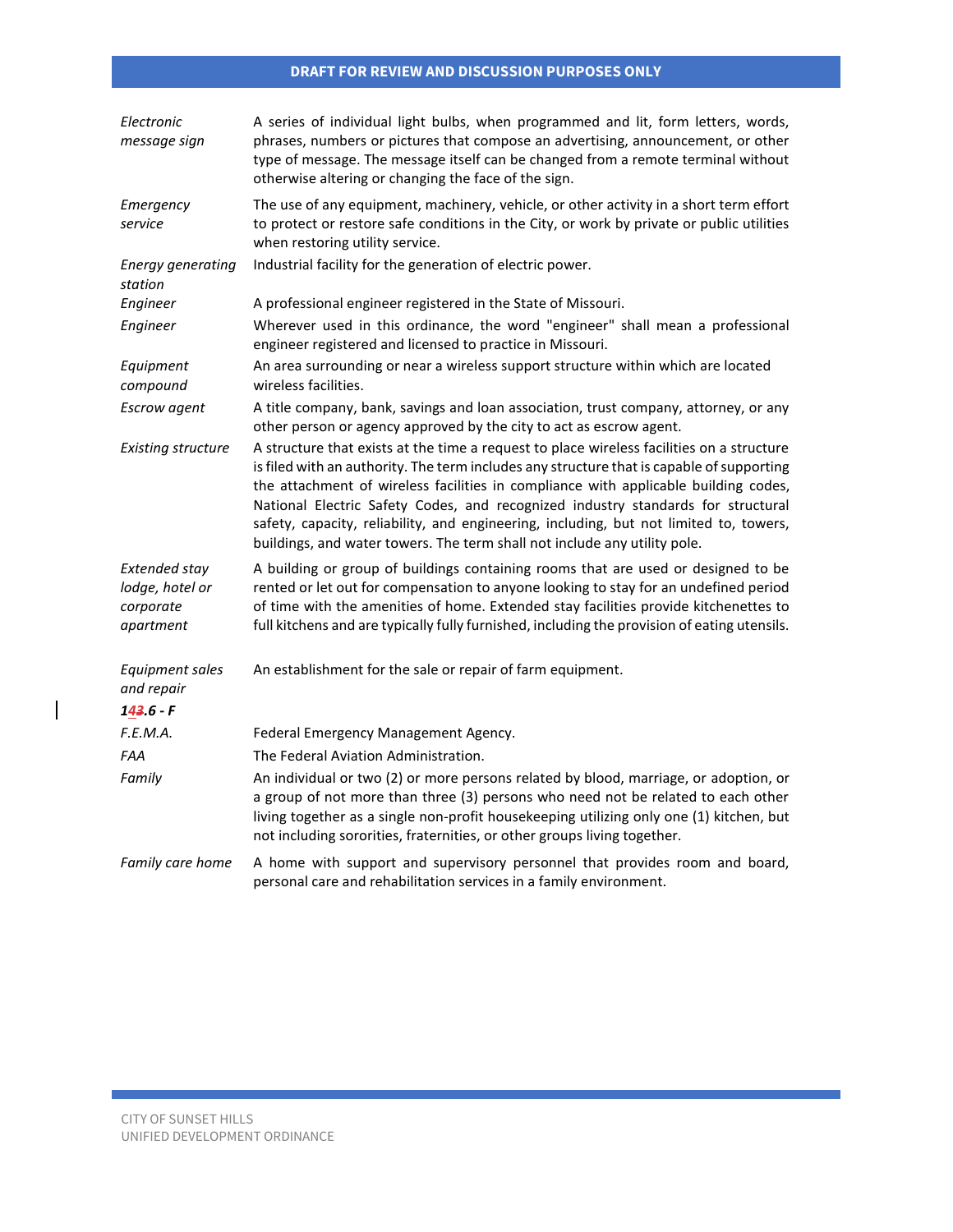| Farm                          | An area which is used for the growing of the usual farm products such as vegetables,<br>fruit, trees and grain, and their packing or storage on the area, as well as for the raising<br>thereon of the usual farm poultry and farm animals, such as horses, cattle, sheep and<br>swine. The term "farming" includes the operating of such an area for one (1) or more<br>of the above uses, including dairy farms, with the necessary accessory uses for<br>packing, treating or storing produce, provided, however, that the operation of any<br>such accessory uses shall be secondary to that of the normal farming activities, and<br>provided further that farming does not include the commercial feeding of garbage or<br>offal to swine or other animals. |
|-------------------------------|-------------------------------------------------------------------------------------------------------------------------------------------------------------------------------------------------------------------------------------------------------------------------------------------------------------------------------------------------------------------------------------------------------------------------------------------------------------------------------------------------------------------------------------------------------------------------------------------------------------------------------------------------------------------------------------------------------------------------------------------------------------------|
| Fast food<br>restaurant       | (see Restaurant, fast food)                                                                                                                                                                                                                                                                                                                                                                                                                                                                                                                                                                                                                                                                                                                                       |
| FCC                           | The Federal Communications Commission.                                                                                                                                                                                                                                                                                                                                                                                                                                                                                                                                                                                                                                                                                                                            |
| Flashing sign                 | Any sign that uses any type of flashing, intermittent, running or other type of light<br>creating the illusion of movement.                                                                                                                                                                                                                                                                                                                                                                                                                                                                                                                                                                                                                                       |
| Flood plain                   | That area within the corporate limits of Sunset Hills subject to a one (1) percent, or<br>greater, chance of flooding in any given year. This area is designated on the F.E.M.A.<br>Flood Boundary and Floodway maps for the City of Sunset Hills.                                                                                                                                                                                                                                                                                                                                                                                                                                                                                                                |
| Floor area                    | The sum of the gross horizontal areas of the several floors of a building, including<br>interior balconies, mezzanines and attached garages, but excluding exterior balconies.<br>All horizontal dimensions are to be measured to the exterior faces of walls.                                                                                                                                                                                                                                                                                                                                                                                                                                                                                                    |
| Floor area ratio<br>(FAR)     | A mathematical expression determined by dividing the total floor area of a building<br>by the area of the lot in which it is located, as Floor area / lot area = floor area ratio                                                                                                                                                                                                                                                                                                                                                                                                                                                                                                                                                                                 |
| Front yard                    | (see Yard, front)                                                                                                                                                                                                                                                                                                                                                                                                                                                                                                                                                                                                                                                                                                                                                 |
| Frontage                      | That edge of a lot bordering a street.                                                                                                                                                                                                                                                                                                                                                                                                                                                                                                                                                                                                                                                                                                                            |
| <b>Funeral home</b>           | A building used for the preparation of the deceased for burial and display of the<br>deceased and rituals connected therewith before burial or cremation. A funeral<br>home, as defined for purposes of this code, includes a funeral chapel.                                                                                                                                                                                                                                                                                                                                                                                                                                                                                                                     |
| $143.7 - G$                   |                                                                                                                                                                                                                                                                                                                                                                                                                                                                                                                                                                                                                                                                                                                                                                   |
| Garage                        | Any fully enclosed accessory building housing not to exceed four (4) motor-driven<br>vehicles, the property of and for the use of the occupants of the lot on which the<br>private garage is located.                                                                                                                                                                                                                                                                                                                                                                                                                                                                                                                                                             |
| Garage, private               | Any fully enclosed accessory building housing not to exceed four (4) motor-driven<br>vehicles, the property of and for the use of the occupants of the lot on which the<br>private garage is located.                                                                                                                                                                                                                                                                                                                                                                                                                                                                                                                                                             |
| Garage, public                | Any fully enclosed building or premises, except those described as a private garage,<br>used for the repair, storage or care of self-propelled vehicles.                                                                                                                                                                                                                                                                                                                                                                                                                                                                                                                                                                                                          |
| Garden supply /<br>seed store | A place of business where retail and wholesale products related to domestic<br>gardening are sold to the consumer. These centers import most of the items sold, and<br>may include seeds, seedlings, nursery products and stock, potting soil, hardware,<br>power equipment and machinery, hoes, rakes, shovels, and other garden and<br>domestic gardening variety tools and utensils.                                                                                                                                                                                                                                                                                                                                                                           |

 $\mathcal{L}^{\text{max}}_{\text{max}}$  and  $\mathcal{L}^{\text{max}}_{\text{max}}$  and  $\mathcal{L}^{\text{max}}_{\text{max}}$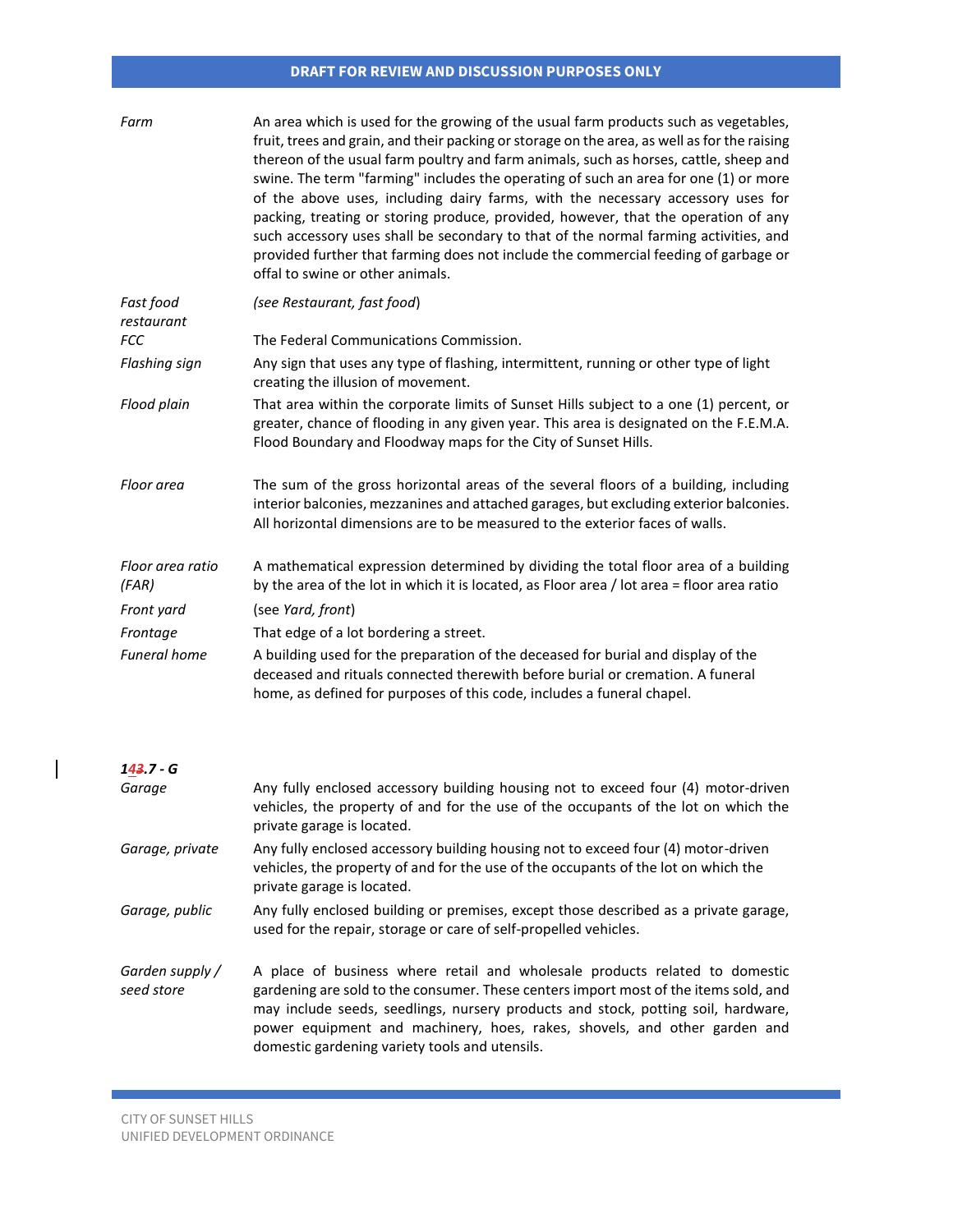| Gas regulator<br>station                            | An assemblage of equipment which reduces, regulates, and meters natural gas<br>pressure in the transmission line, holder, main, pressure vessel, or the compressor<br>station piping. This may include auxiliary equipment such as valves, control<br>instruments, or control lines as well as piping.                                                                                                                                                                        |
|-----------------------------------------------------|-------------------------------------------------------------------------------------------------------------------------------------------------------------------------------------------------------------------------------------------------------------------------------------------------------------------------------------------------------------------------------------------------------------------------------------------------------------------------------|
| Gasoline<br>service/sales                           | A building and premises where the primary use is the retail sale and dispensing of<br>gasoline, diesel fuel, lubricants, coolant, compressed air, and other vehicle fluids,<br>but not including vehicle repair or service facilities, or sale of motor vehicles.                                                                                                                                                                                                             |
| Golf Course,<br><b>Public or Private</b>            | At least nine separate holes consisting of a separate tee, fairway, and green for each<br>of the nine holes, and requiring the use of standard golf clubs in addition to a<br>Putter. The facility may be owned publicly or privately.                                                                                                                                                                                                                                        |
| Grade                                               | The rate of ascent or descent of land. That point or datum plane from which reference<br>to an elevation is measured. In the case of a building or structure this point shall be<br>established at the center line of the structure or building perpendicular to the line of<br>maximum slope.                                                                                                                                                                                |
| Grade, finished                                     | The average of finished ground level along the front of the building.                                                                                                                                                                                                                                                                                                                                                                                                         |
| Greenhouse                                          | A glass house devoted to the protection or cultivation of tender plants.                                                                                                                                                                                                                                                                                                                                                                                                      |
| Greenhouse                                          | A building constructed with translucent roofing material devoted to the protection or<br>cultivation of tender plants.                                                                                                                                                                                                                                                                                                                                                        |
| Grocery store                                       | Stores where most of the floor area is devoted to the sale of food products for home<br>preparation and consumption, which typically also offer other home care and<br>personal care products, and which are substantially larger and carry a broader range<br>of merchandise than convenience stores.                                                                                                                                                                        |
| Ground coverage                                     | (see Building coverage and Site coverage)                                                                                                                                                                                                                                                                                                                                                                                                                                     |
| Group home for<br>handicapped<br>(disabled) persons | A dwelling unit where eight (8) or fewer unrelated mentally or physically handicapped<br>persons reside, plus not more than two (2) additional persons serving as house<br>parents or guardians who need not be related to each other or to any of the mentally<br>or physically handicapped persons residing in the dwelling. A group home for<br>handicapped persons does not include residential or outpatient facility for treatment<br>of alcohol or drug abuse or both. |
| Gross Floor Area                                    | (see Floor Area)                                                                                                                                                                                                                                                                                                                                                                                                                                                              |
| Gun shop                                            | An establishment having at least 25 percent of its gross floor area used for the sale<br>of firearms, ammunition and ammunition components, and hunting or shooting<br>equipment.                                                                                                                                                                                                                                                                                             |
| 143.8 - H                                           |                                                                                                                                                                                                                                                                                                                                                                                                                                                                               |
| Habitable space:<br>(see also<br>Occupiable space)  | Space in a building for living, sleeping, eating or cooking.                                                                                                                                                                                                                                                                                                                                                                                                                  |
| Hatchery                                            | A where the hatching fish or poultry eggs is artificially controlled for commercial<br>purposes.                                                                                                                                                                                                                                                                                                                                                                              |

 $\mathcal{L}^{\text{max}}_{\text{max}}$  and  $\mathcal{L}^{\text{max}}_{\text{max}}$  and  $\mathcal{L}^{\text{max}}_{\text{max}}$ 

 $\begin{array}{c} \rule{0pt}{2.5ex} \rule{0pt}{2.5ex} \rule{0pt}{2.5ex} \rule{0pt}{2.5ex} \rule{0pt}{2.5ex} \rule{0pt}{2.5ex} \rule{0pt}{2.5ex} \rule{0pt}{2.5ex} \rule{0pt}{2.5ex} \rule{0pt}{2.5ex} \rule{0pt}{2.5ex} \rule{0pt}{2.5ex} \rule{0pt}{2.5ex} \rule{0pt}{2.5ex} \rule{0pt}{2.5ex} \rule{0pt}{2.5ex} \rule{0pt}{2.5ex} \rule{0pt}{2.5ex} \rule{0pt}{2.5ex} \rule{0$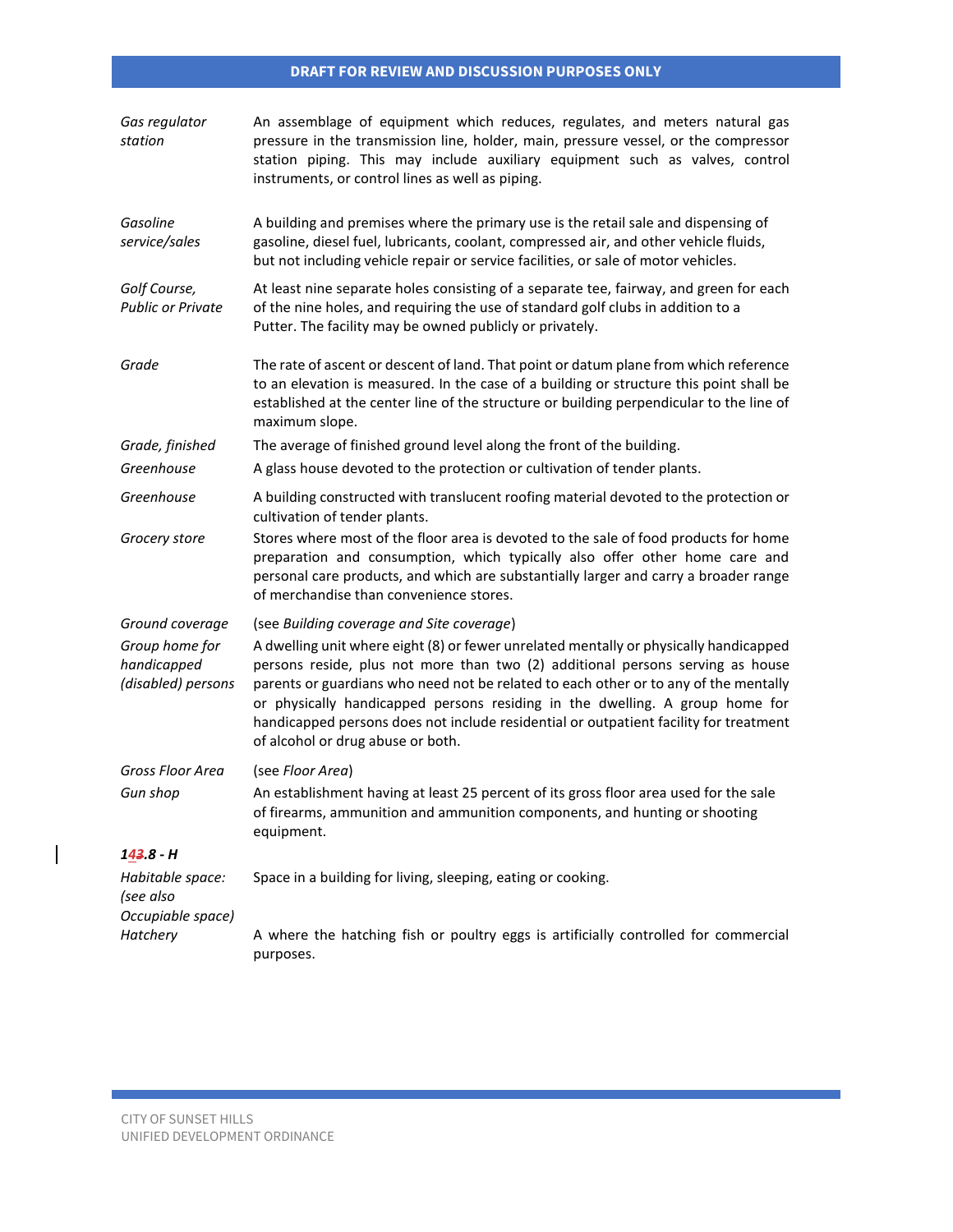| Health facility,<br>indoor                   | Commercial recreation facilities, operated as a business enterprise, offering sport<br>and fitness activities such as tennis, racquetball, swimming, and physical exercise.<br>Such facilities are typically more comprehensive in scope than "common" recreation<br>facilities, defined in this Article, and may include accessory uses such as locker rooms,<br>pro-shops, snack bars, exercise rooms and equipment, massage therapy, and similar<br>facilities and services. They are commonly established as "health clubs," with<br>membership coming from a larger trade area as opposed to a single subdivision or<br>apartment/condominium complex. |
|----------------------------------------------|-------------------------------------------------------------------------------------------------------------------------------------------------------------------------------------------------------------------------------------------------------------------------------------------------------------------------------------------------------------------------------------------------------------------------------------------------------------------------------------------------------------------------------------------------------------------------------------------------------------------------------------------------------------|
| Height                                       | The vertical distance measured from the average grade of the base of the structure<br>at ground level to its highest point and including the main structure and all<br>attachments thereto.                                                                                                                                                                                                                                                                                                                                                                                                                                                                 |
| Home occupation                              | An occupation, profession, or other business activity (for profit or not-for-profit) that<br>is clearly incidental to and a secondary use of a dwelling unit, and which does not alter<br>the exterior of the dwelling unit. Residents performing their regular job functions<br>remotely at home are allowed, considering all requirements of Section 4.10.1 are met.                                                                                                                                                                                                                                                                                      |
| Hospital                                     | Any premises, other than a nursing home, convalescent home or substance abuse<br>treatment center, devoted primarily to the diagnosis, treatment and overnight<br>nursing or medical care of individuals.                                                                                                                                                                                                                                                                                                                                                                                                                                                   |
| Hotel                                        | A building or group of buildings containing rooms that are accessed through a lobby<br>or other common indoor space and used or designed to be rented or let out for<br>compensation to tourist or other transients.                                                                                                                                                                                                                                                                                                                                                                                                                                        |
| Hotel, extended<br>stay<br>$143.9 - 1$       | (see Extended stay lodge, hotel or corporate apartments)                                                                                                                                                                                                                                                                                                                                                                                                                                                                                                                                                                                                    |
| Illegal sign                                 | Any sign that was erected in violation of this title or any previous sign ordinance.                                                                                                                                                                                                                                                                                                                                                                                                                                                                                                                                                                        |
| <b>Illuminated sign</b>                      | Any sign which has characters, letters, figures, or outlines illuminated by electric<br>lights, luminous tubes or any other means of internal or external illumination.                                                                                                                                                                                                                                                                                                                                                                                                                                                                                     |
| Illumination,<br>external                    | Illumination by a light source not contained within the sign structure and directed at<br>the sign face.                                                                                                                                                                                                                                                                                                                                                                                                                                                                                                                                                    |
| Illumination,<br>internal                    | Illumination by a light source contained within the sign structure.                                                                                                                                                                                                                                                                                                                                                                                                                                                                                                                                                                                         |
| <i><b>Impervious</b></i><br>surface coverage | The percentage of the area of a lot covered by any hard-surface that does not readily<br>absorb or retain water including but not limited to parking and driveway areas,<br>swimming pools, walkways, and accessory uses or structures.                                                                                                                                                                                                                                                                                                                                                                                                                     |
| <i>Improvements</i>                          | Street pavement, turning lanes, traffic signals, bridges and culverts, sidewalk<br>pavement, pedestrian-way pavement, water mains, fire hydrants, storm sewers and<br>roadside drainage ditches, erosion, siltation control, sanitary sewers, signs,<br>monuments, landscaping, street lights, and other similar items.                                                                                                                                                                                                                                                                                                                                     |
| Individually<br>affixed letters              | A sign comprising of individual letters that are independently mounted to a wall or<br>surface. The 'air space' between the letters is not part of the sign structure but<br>rather of the building façade.                                                                                                                                                                                                                                                                                                                                                                                                                                                 |
| Indoor<br>amusement<br>center                | (see Amusement center, indoor)                                                                                                                                                                                                                                                                                                                                                                                                                                                                                                                                                                                                                              |

 $\mathcal{L}(\mathcal{L}^{\mathcal{L}}_{\mathcal{L}})$  and the set of the set of the set of the set of the set of the set of the set of the set of the set of the set of the set of the set of the set of the set of the set of the set of the set of

 $\begin{array}{c} \hline \end{array}$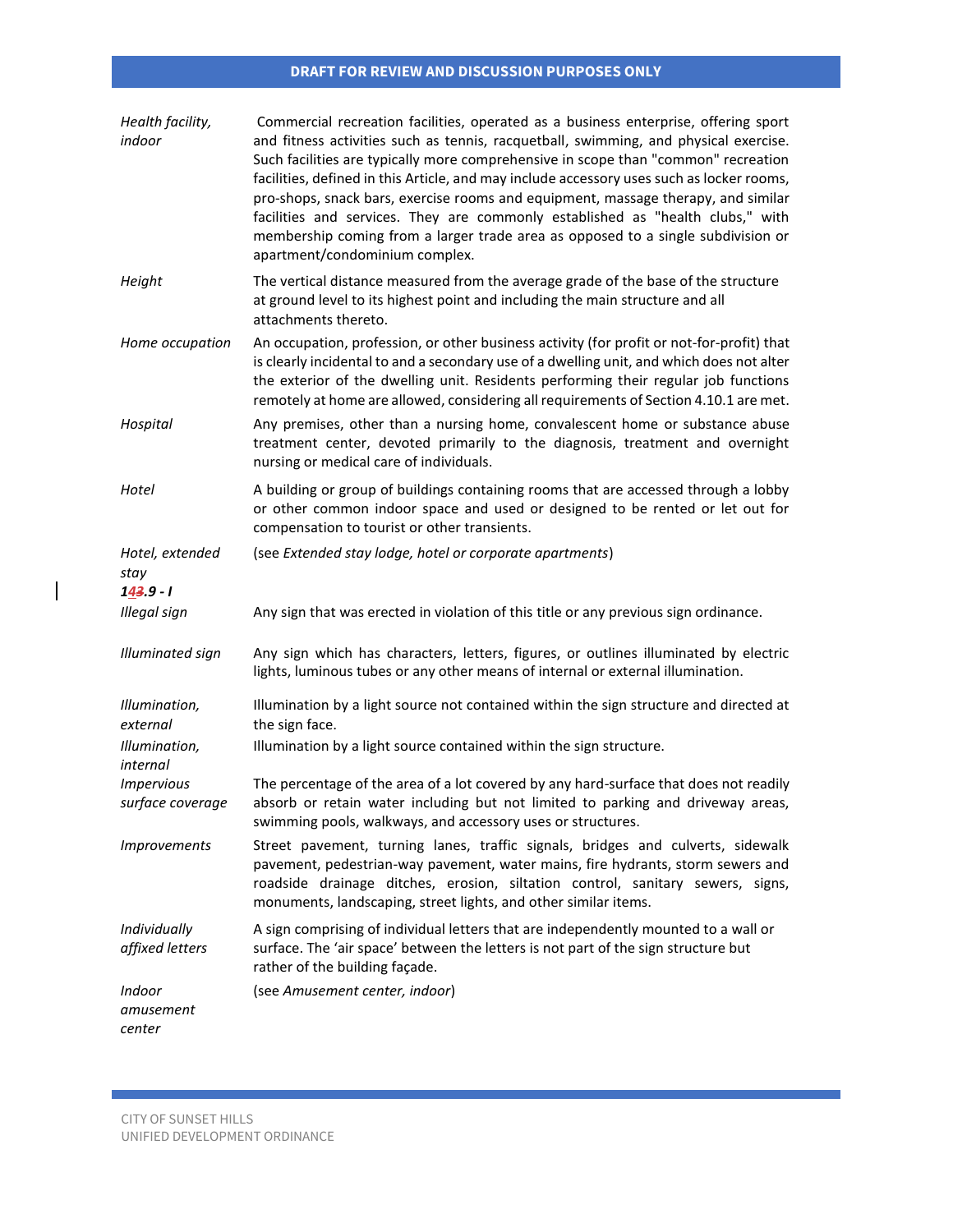| Institutional use      | A nonprofit or quasi-public use or institution such as a place of worship, library, public<br>or private school, hospital, or a building, structure or land owned or operated by a<br>governmental agency and used for a public purpose.                                                                                                                                                            |
|------------------------|-----------------------------------------------------------------------------------------------------------------------------------------------------------------------------------------------------------------------------------------------------------------------------------------------------------------------------------------------------------------------------------------------------|
| $143.10 - J$           | <b>RESERVE</b>                                                                                                                                                                                                                                                                                                                                                                                      |
|                        |                                                                                                                                                                                                                                                                                                                                                                                                     |
| 143.11 - K<br>Kennel   | Any premises, except where accessory to an agricultural use, where domestic<br>animals, such as dogs and cats, are boarded, trained, or bred.                                                                                                                                                                                                                                                       |
| $143.12 - L$           |                                                                                                                                                                                                                                                                                                                                                                                                     |
| Laboratory             | A building or group of buildings in which are located facilities for scientific research,<br>investigation, testing, or experimentation, but not facilities for the manufacture or<br>sale of products, except as incidental to the main purpose of the laboratory.                                                                                                                                 |
| Land surveyor          | A land surveyor registered in the State of Missouri.                                                                                                                                                                                                                                                                                                                                                |
| Launderette            | A facility where patrons wash, dry, or dry clean clothing or other fabrics in machines<br>operated by the patron.                                                                                                                                                                                                                                                                                   |
| Library                | A public facility for the use, but not sale, of literary, musical, artistic, or reference<br>materials.                                                                                                                                                                                                                                                                                             |
| Light<br>manufacturing | The processing or fabrication of certain materials or products where no process<br>involved will produce noise, vibration, air pollution, fire hazard, or noxious emission<br>which will disturb or endanger neighboring properties.                                                                                                                                                                |
| Link                   | Term meaning street segment, used in the measurement of a street network's<br>connectivity index.                                                                                                                                                                                                                                                                                                   |
| Liquor store           | Establishments engaged in the sale of alcoholic beverages for off-premises<br>consumption.                                                                                                                                                                                                                                                                                                          |
| Lot                    | A platted parcel of land intended to be separately owned, developed, or otherwise<br>used as a unit.                                                                                                                                                                                                                                                                                                |
| Lot                    | (see also Lot of record) A platted parcel of land intended to be separately owned,<br>developed, and otherwise used as a unit.                                                                                                                                                                                                                                                                      |
| Lot area               | The total horizontal area within the boundaries of a lot exclusive of any area<br>designated for street purposes.                                                                                                                                                                                                                                                                                   |
| Lot area               | The total area, usually measured in terms of square feet, circumscribed by the<br>boundaries of a lot, excluding easements for access or road purposes.                                                                                                                                                                                                                                             |
| Lot coverage           | A measure of intensity of land use that represents the portion of a site including<br>primary use coverage and impervious surface coverage.                                                                                                                                                                                                                                                         |
| Lot line               | (see also Property line) A line dividing one lot from another, or from a public or private<br>street right-of-way or any other public right-of-way.                                                                                                                                                                                                                                                 |
| Lot line, front        | (see also Yard, front) On an interior lot, the lot line abutting a street right-of-way; or,<br>on a corner lot, each lot line abutting a street right-of-way; or, on a through lot, the<br>lot line abutting the street right-of-way providing the primary access to the lot; or, on<br>a flag lot, the interior lot line most parallel to and nearest the street right-of-way<br>providing access. |
| Lot line, rear         | (see also Yard, rear) The lot line not intersecting a front lot line that is most distant<br>from and most closely parallel to the front lot line.                                                                                                                                                                                                                                                  |
| Lot line, side         | (see also Yard, side Any lot line not a front or rear lot line.                                                                                                                                                                                                                                                                                                                                     |

 $\overline{\phantom{a}}$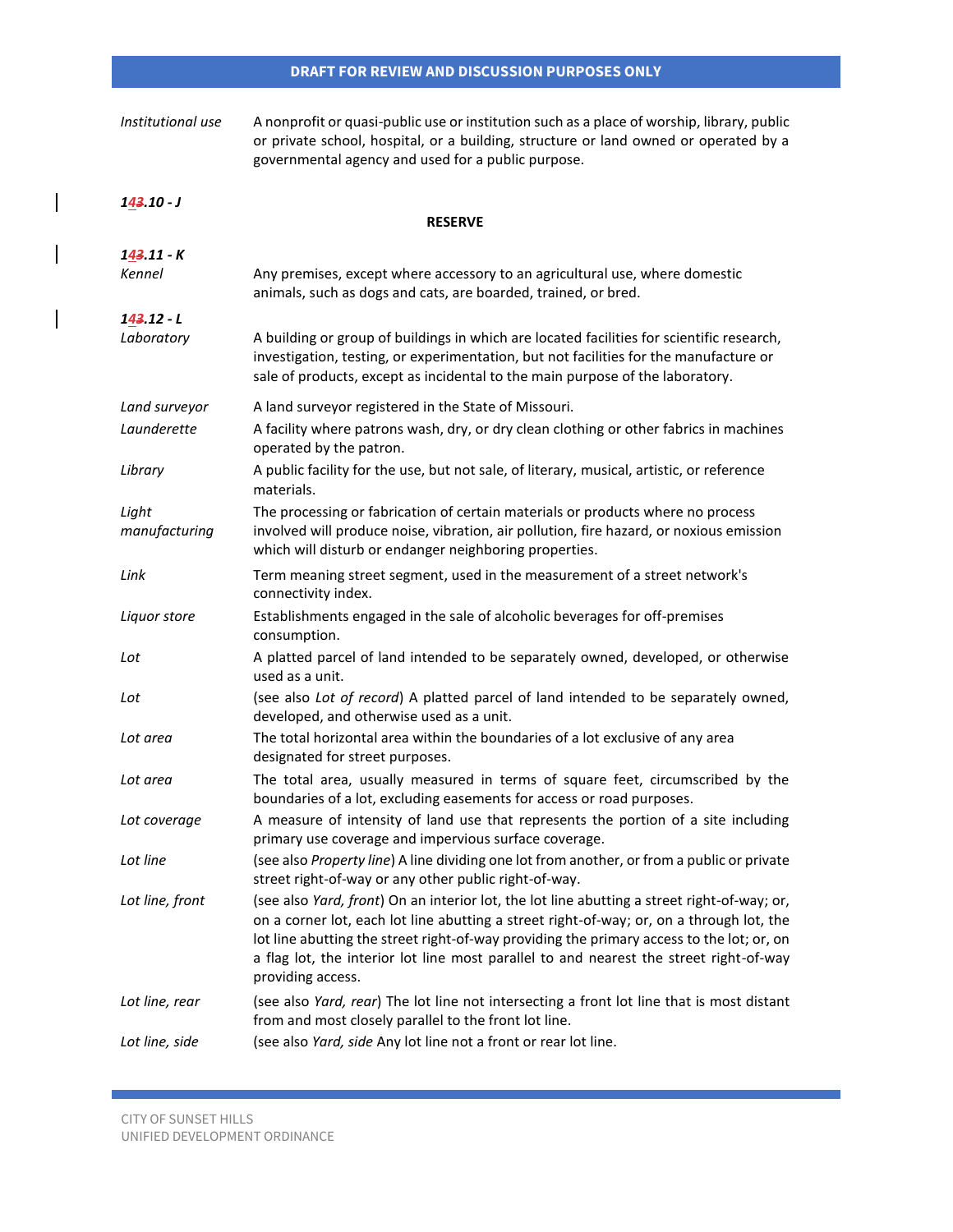| Lot of record                                      | A lot which is part of a subdivision or a parcel of land whose boundaries have been<br>established by some legal instrument, and is shown on a map or plat thereof, which<br>has been legally established and recorded in the Office of the Recorder of Deeds of<br>St. Louis County.                    |
|----------------------------------------------------|----------------------------------------------------------------------------------------------------------------------------------------------------------------------------------------------------------------------------------------------------------------------------------------------------------|
| Lot split                                          | Any minor subdivision wherein the division or redivision of land meets the criteria set<br>forth in Section 67.3.                                                                                                                                                                                        |
| Lot width                                          | The horizontal distance between side lot lines, measured along the required front<br>building setback line.                                                                                                                                                                                              |
| Lot, corner                                        | A lot abutting on and at the intersection of two or more streets. For establishing<br>building setbacks, a corner lot is considered to have two (2) or more front yards.                                                                                                                                 |
| Lot, depth of                                      | The mean horizontal distance between the front and rear lot lines.                                                                                                                                                                                                                                       |
| Lot, double<br>frontage                            | A lot having frontage on two (2) nonintersecting streets, as distinguished from a<br>corner lot.                                                                                                                                                                                                         |
| Lot, flag                                          | A lot with access provided to the bulk of the lot by a narrow corridor of property.                                                                                                                                                                                                                      |
| Lot, interior                                      | A lot that abuts other lots on all sides (and rear), except for the lot line dividing the<br>lot from a single abutting street.                                                                                                                                                                          |
| Lot, through                                       | A lot having its front and rear yards each abutting on a street (also known as "double<br>frontage" lot).                                                                                                                                                                                                |
| Lumber yard                                        | An area used for the storage, distribution, and sale of finished or rough-cut lumber<br>and lumber products, but not including the manufacture or fabrication of lumber,<br>lumber products, or firewood.                                                                                                |
| $143.13 - M$                                       |                                                                                                                                                                                                                                                                                                          |
| M.H.T.D.                                           | State of Missouri Highway and Transportation Department.                                                                                                                                                                                                                                                 |
| Mail, copying,<br>parcel, and<br>printing services | A commercial business which conducts the retail sale of stationery products,<br>provides packaging and mail services, and provides mailboxes for lease.                                                                                                                                                  |
| Mausoleum                                          | (See, Cemetery)                                                                                                                                                                                                                                                                                          |
| Marina                                             | Waterfront establishments whose business is offering the sale or rental of boats and<br>marine sporting equipment and the servicing, repair, or storage of the same. Such<br>establishments may also provide travelift services, slip rental, gasoline, sanitary<br>pumpout service and food, and drink. |
| Marquee sign                                       | Any permanent roofed structure projecting over public property or right-of-way,<br>attached to and supported by a building.                                                                                                                                                                              |
| Marijuana or                                       | Cannabis indica, Cannabis sativa, and Cannabis ruderalis, hybrids of such species,                                                                                                                                                                                                                       |
| marihuana                                          | and any other strains commonly understood within the scientific community to<br>constitute marijuana, as well as resin extracted from the plant and marijuana-<br>infused products. "Marijuana" or "Marihuana" do not include industrial hemp                                                            |
|                                                    | containing a crop-wide average tetrahydrocannabinol concentration that does not<br>exceed three-tenths of one (1) percent on a dry weight basis, or commodities or<br>products manufactured from industrial hemp.                                                                                        |

 $\overline{\phantom{a}}$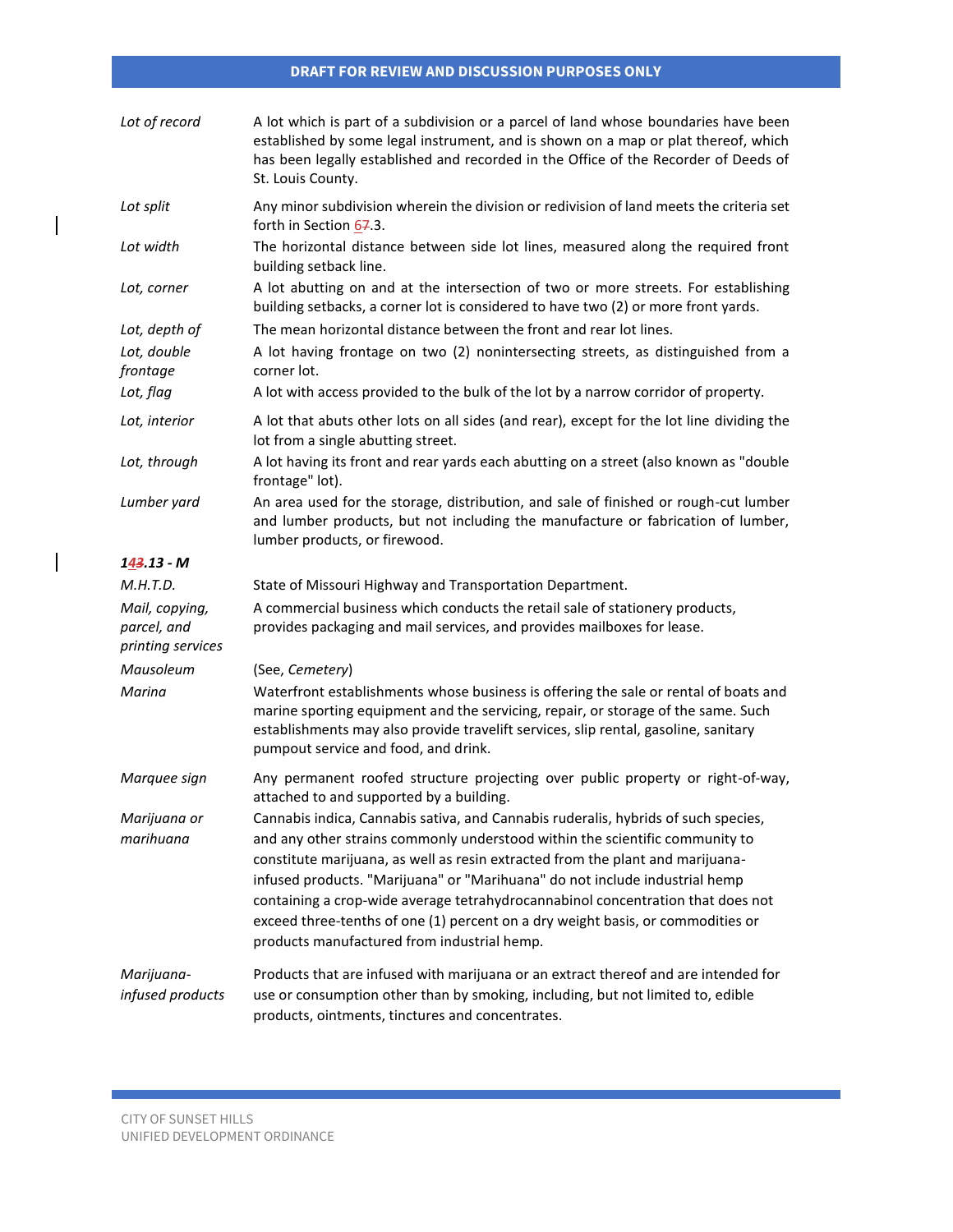| Medical<br>marijuana<br>cultivation facility              | A facility licensed by the Missouri Department of Health and Senior Services to<br>acquire, cultivate, process, store, transport, and sell marijuana to a medical<br>marijuana dispensary facility, medical marijuana testing facility, or to a medical<br>marijuana-infused products manufacturing facility.                                                                                                                             |
|-----------------------------------------------------------|-------------------------------------------------------------------------------------------------------------------------------------------------------------------------------------------------------------------------------------------------------------------------------------------------------------------------------------------------------------------------------------------------------------------------------------------|
| Medical<br>marijuana<br>dispensary facility               | A facility licensed by the Missouri Department of Health and Senior Services to<br>acquire, store, sell, transport, and deliver marijuana, marijuana-infused products,<br>and drug paraphernalia used to administer marijuana to a qualifying patient, a<br>primary caregiver, another medical marijuana dispensary facility, a medical<br>marijuana testing facility, or a medical marijuana-infused products manufacturing<br>facility. |
| Medical<br>marijuana-infused<br>manufacturing<br>facility | A facility licensed by the Missouri Department of Health and Senior Services to<br>acquire, store, manufacture, transport, and sell marijuana-infused products to a<br>medical marijuana dispensary facility, a medical marijuana testing facility, or to<br>another medical marijuana-infused products manufacturing facility.                                                                                                           |
| Medical<br>marijuana testing<br>facility                  | A facility certified by the Missouri Department of Health and Senior Services to<br>acquire, test, certify, and transport marijuana.                                                                                                                                                                                                                                                                                                      |
| Medical Use                                               | The production, possession, delivery, distribution, transportation, or administration<br>of medical marijuana or marijuana-infused product or drug paraphernalia used to<br>administer marijuana or marijuana-infused product, for the benefit of a qualifying<br>patient to mitigate the symptoms or effects of the patient's qualifying medical<br>condition.                                                                           |
| Metes and<br>bounds                                       | The method used to describe a tract of urban land intended to be used for dwelling<br>or other purposes so that it can be recorded in a St. Louis County recorder's office, as<br>contrasted with the description of a part of a properly approved and recorded<br>subdivision plat by the lot and block number.                                                                                                                          |
| Mining and<br>mineral extraction                          | The development or extraction of a mineral from its natural occurrences on affected<br>land.                                                                                                                                                                                                                                                                                                                                              |
| Mobile home                                               | A self-contained structure designed or intended to be used for dwelling purposes<br>which has been, or reasonably may be equipped with wheels or other devices for<br>transporting such structure, in whole or in its several parts.                                                                                                                                                                                                      |
| Monastery                                                 | (See, Convent)                                                                                                                                                                                                                                                                                                                                                                                                                            |
| Monument                                                  | A permanent marker to be made of materials and placed by a land surveyor at<br>locations specified in section 2.2 (g) of this chapter 6.1.3.                                                                                                                                                                                                                                                                                              |
| Monument sign                                             | A freestanding sign that is detached from a building and having a support structure<br>that is a solid-appearing base constructed of a permanent material, such as concrete<br>block or brick. All other free standing signs types not meeting the definition of a<br>monument sign shall either be a pole sign or a pylon sign.                                                                                                          |
| Motel                                                     | (see Hotel)                                                                                                                                                                                                                                                                                                                                                                                                                               |

 $\mathcal{L}(\mathcal{L}^{\mathcal{L}}_{\mathcal{L}})$  and the set of the set of the set of the set of the set of the set of the set of the set of the set of the set of the set of the set of the set of the set of the set of the set of the set of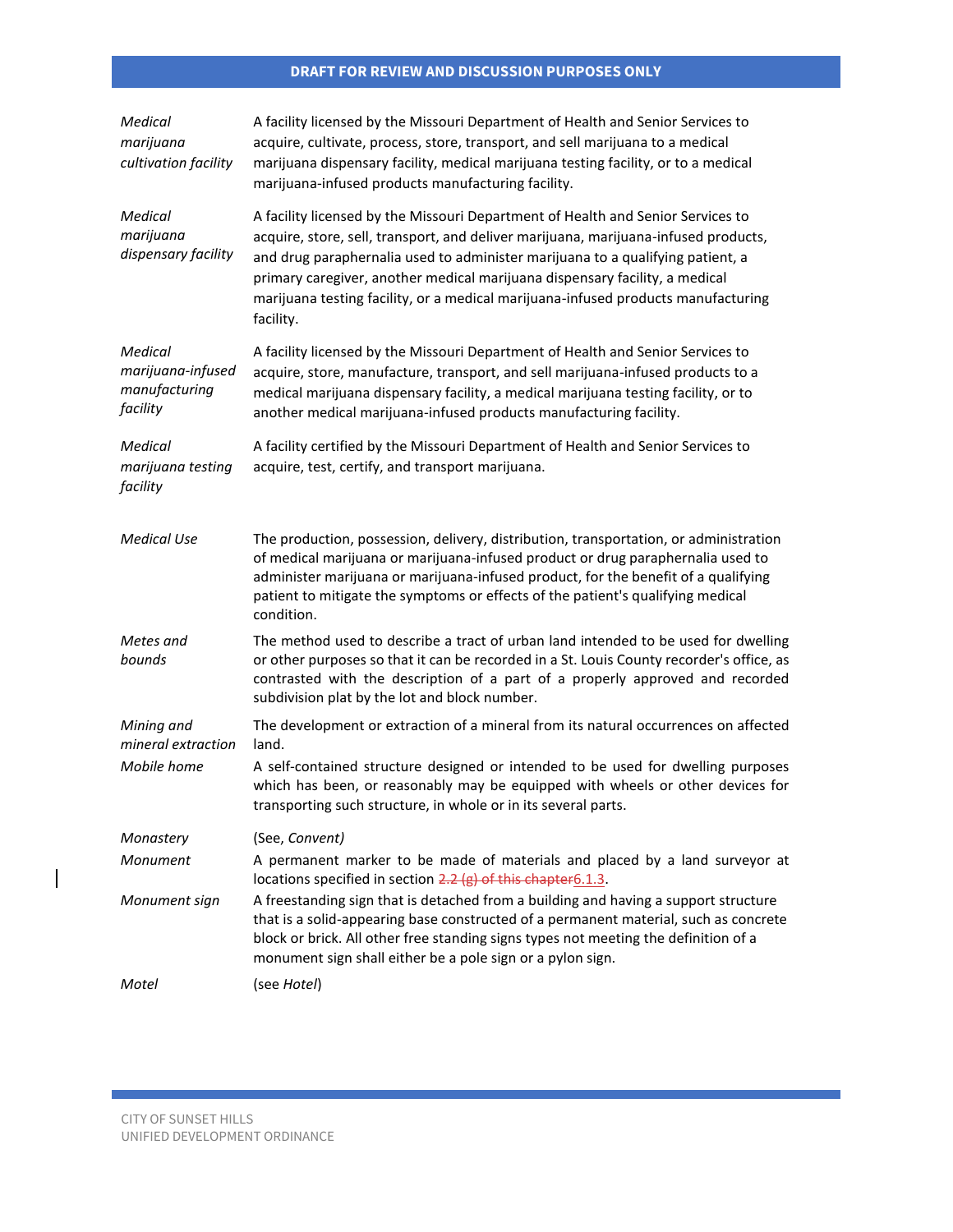| Motor vehicle<br>oriented business<br>(MVOB) | Any commercial business which, by design, type of operation, and nature of business,<br>has as one (1) of its functions, the provision of services to a number of motor vehicles<br>or its occupants in a short time span for each, or the provision of services to the<br>occupants of the motor vehicle while they remain in the vehicle. The list of businesses<br>that constitute motor vehicle oriented businesses include convenience stores,<br>gasoline service stations, drive-in banks, and restaurants with drive-through facilities,<br>drive-through beverage sales, car wash operations, and similar business operations.<br>New car dealerships and auto tire and battery stores are not typically considered as<br>motor vehicle oriented businesses. |
|----------------------------------------------|-----------------------------------------------------------------------------------------------------------------------------------------------------------------------------------------------------------------------------------------------------------------------------------------------------------------------------------------------------------------------------------------------------------------------------------------------------------------------------------------------------------------------------------------------------------------------------------------------------------------------------------------------------------------------------------------------------------------------------------------------------------------------|
| <b>MSD</b>                                   | The Metropolitan St. Louis Sewer District.                                                                                                                                                                                                                                                                                                                                                                                                                                                                                                                                                                                                                                                                                                                            |
| Multifamily<br>dwelling                      | A dwelling or group of dwellings on one lot, containing separate living units for three<br>or more families, having separate or joint entrances, and including apartments, row<br>houses, and condominiums.                                                                                                                                                                                                                                                                                                                                                                                                                                                                                                                                                           |
| Multi-tenant<br>shopping center              | A group of two or more retail and other commercial establishments which function<br>as a unit; are planned, owned, and managed as a single property.                                                                                                                                                                                                                                                                                                                                                                                                                                                                                                                                                                                                                  |
| Municipal<br>building                        | A building or group of buildings owned by the City of Sunset Hills and used for<br>municipal services.                                                                                                                                                                                                                                                                                                                                                                                                                                                                                                                                                                                                                                                                |
| Museum                                       | (See, Cultural Institution)                                                                                                                                                                                                                                                                                                                                                                                                                                                                                                                                                                                                                                                                                                                                           |
| $143.14 - N$                                 |                                                                                                                                                                                                                                                                                                                                                                                                                                                                                                                                                                                                                                                                                                                                                                       |
| Net acreage                                  | The gross acreage of a parcel of land less all land dedicated (or to be dedicated) to<br>street rights-of-way or easements for access or road purposes. In the case of private<br>streets, the equivalent of public rights-of-way for these private streets shall be<br>deducted from the gross acreage, except as otherwise provided in this ordinance. In<br>the event that there is a question regarding the width and length of such equivalent<br>rights-of-way, the zoning enforcement officer shall render a determination.                                                                                                                                                                                                                                    |
| Node                                         | Term meaning street intersection, used in the measurement of a street network's<br>connectivity index.                                                                                                                                                                                                                                                                                                                                                                                                                                                                                                                                                                                                                                                                |
| Non-conforming<br>situation                  | A non-conforming situation is one which lawfully existed prior to the effective date<br>of this ordinance or any amendment thereto, and which fails to conform to one (1)<br>or more of the applicable regulations of this ordinance or such amendment thereto.                                                                                                                                                                                                                                                                                                                                                                                                                                                                                                       |
| Nonconforming<br>use                         | Any building or land lawfully occupied by a use at the time of passage of this ordinance<br>or amendment thereto, which does not conform after the passage of this ordinance<br>or amendment thereto with the use regulations of the district in which it is situated.                                                                                                                                                                                                                                                                                                                                                                                                                                                                                                |
| Nonhazardous<br>inside storage               | The storage, collection or display of any nonhazardous products, materials,<br>equipment, appliances, vehicles not in service, or personal property of any kind on an<br>enclosed, covered area.                                                                                                                                                                                                                                                                                                                                                                                                                                                                                                                                                                      |
| Nonhazardous<br>outside storage              | The storage, collection or display of any nonhazardous products, materials,<br>equipment, appliances, vehicles not in service, or personal property of any kind on an<br>unenclosed, uncovered area.                                                                                                                                                                                                                                                                                                                                                                                                                                                                                                                                                                  |
| <b>Nursery</b>                               | A place where trees, shrubs, vines and flowers are propagated for transplanting.                                                                                                                                                                                                                                                                                                                                                                                                                                                                                                                                                                                                                                                                                      |
| Nursing home                                 | A home for the aged or infirm in which three or more persons not of the<br>immediate family are received, kept, or provided with food and shelter, or<br>care for compensation; but not including hospitals, clinics, or similar<br>institutions devoted primarily to the diagnosis and treatment of the sick or<br>injured.                                                                                                                                                                                                                                                                                                                                                                                                                                          |

 $\mathcal{L}(\mathcal{L}^{\mathcal{L}}_{\mathcal{L}})$  and the set of the set of the set of the set of the set of the set of the set of the set of the set of the set of the set of the set of the set of the set of the set of the set of the set of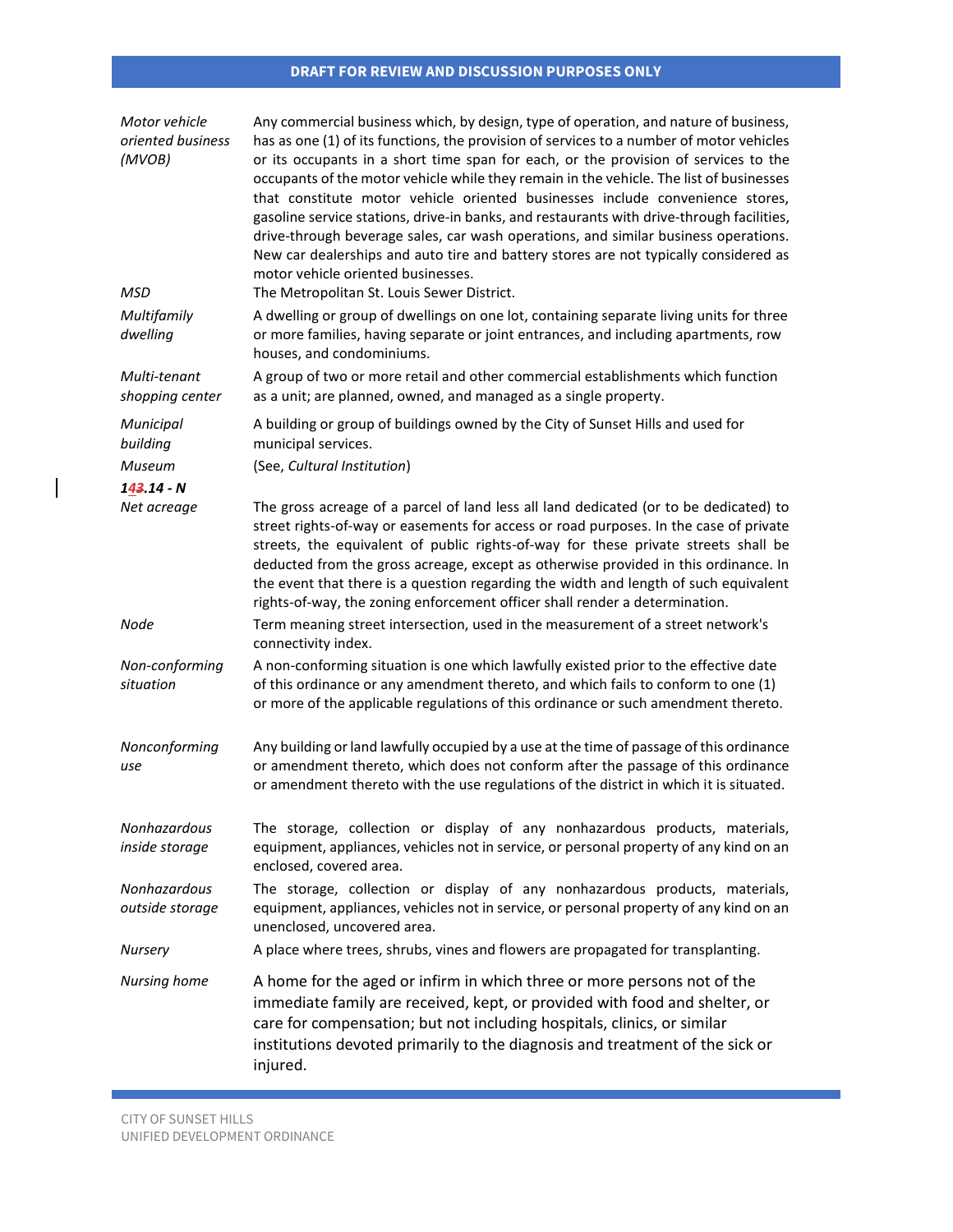| $143.15 - 0$                 |                                                                                                                                                                                                                                                                                                                                                                                                                                                                                                                                   |
|------------------------------|-----------------------------------------------------------------------------------------------------------------------------------------------------------------------------------------------------------------------------------------------------------------------------------------------------------------------------------------------------------------------------------------------------------------------------------------------------------------------------------------------------------------------------------|
| Occupiable space             | A room or enclosed space designed for human occupancy in which individuals<br>congregate for amusement, educational or similar purposes, or in which occupants<br>are engaged at labor; and which is equipped with means of egress and light and<br>ventilation facilities meeting the City of Sunset Hills building code.                                                                                                                                                                                                        |
| Off premises sign            | A sign that constitutes a principal, separate, or secondary use, as opposed to an<br>accessory use, of the parcel on which it is located.                                                                                                                                                                                                                                                                                                                                                                                         |
| Office                       | A building or portion of a building wherein services are performed involving<br>predominantly administrative, professional, or clerical services.                                                                                                                                                                                                                                                                                                                                                                                 |
| Office, medical or<br>dental | A facility for the practice of medicine or dentistry for humans, including accessory<br>diagnostic facilities/equipment, but not including in-patient (overnight) care or<br>substance abuse treatment centers.                                                                                                                                                                                                                                                                                                                   |
| Open sales lot               | The outdoor storage of goods, materials, and other equipment for sale.                                                                                                                                                                                                                                                                                                                                                                                                                                                            |
| Open space                   | An area that provides light and air; is designed for buffering one land use from<br>another; or for environmental, scenic, or recreational purposes. Open space may<br>include, but is not limited to, lawns, decorative planting, walkways, active and passive<br>recreation areas, playgrounds, fountains, swimming pools, wooded areas, and<br>watercourses. Open space shall not include driveways, parking lots, or other surfaces<br>designed or intended for vehicular travel.                                             |
| Open space,<br>common        | That land set aside for open space or recreational use for the owners of the residential<br>lots in a subdivision, which land is conveyed by the developer in fee simple absolute<br>title by a warranty deed to trustees whose trust indenture shall provide that said<br>common land be used for the sole benefit, use and enjoyment of the lot owners<br>present and future. No lot owner shall have the right to convey his interest in the<br>common land except as an incident of the ownership of a regularly platted lot. |
| Ordinance                    | A piece of legislation enacted by a municipal authority                                                                                                                                                                                                                                                                                                                                                                                                                                                                           |
| Ordinance,<br>this           | The Unified Development Code adopted by the City of Sunset Hills, Missouri.                                                                                                                                                                                                                                                                                                                                                                                                                                                       |
| Other general<br>office      | (See, Professional office)                                                                                                                                                                                                                                                                                                                                                                                                                                                                                                        |
| Outdoor storage              | The keeping of any material which is not for sale outside of a fully enclosed building<br>for a period which exceeds forty-eight hours.                                                                                                                                                                                                                                                                                                                                                                                           |
| Outdoor theater              | An establishment for the performing arts with open-air seating for audiences. Such<br>establishments may include related services such as food and beverage sales and<br>other concessions.                                                                                                                                                                                                                                                                                                                                       |
| Outline lighting             | An arrangement of incandescent lamps or electric-discharge lighting to outline or call<br>attention to certain features, such as the shape of a building or the decoration of a<br>window.                                                                                                                                                                                                                                                                                                                                        |
| Outside dining               | An area of designated size used as a seating area with tables and chairs for the<br>contiguous restaurant. This seating may be in addition to the indoor seating or it<br>may be the only seating available for the restaurant.                                                                                                                                                                                                                                                                                                   |

 $\mathcal{L}(\mathcal{L}^{\mathcal{L}}_{\mathcal{L}})$  and the set of the set of the set of the set of the set of the set of the set of the set of the set of the set of the set of the set of the set of the set of the set of the set of the set of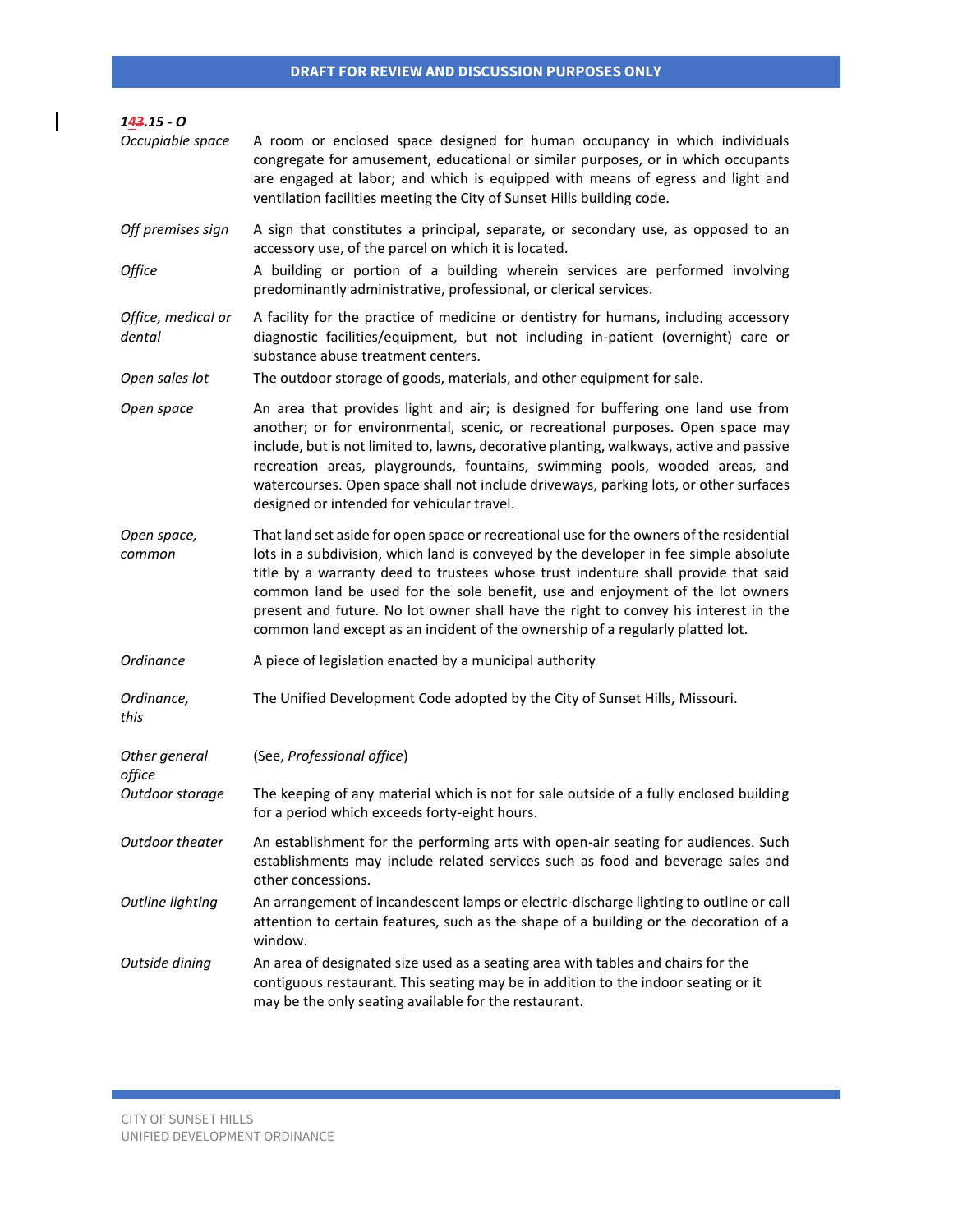| 143.16 - P                               |                                                                                                                                                                                                                                                                                                                                                                                                                                                                                                                                                                                                                                                                                                                                                              |
|------------------------------------------|--------------------------------------------------------------------------------------------------------------------------------------------------------------------------------------------------------------------------------------------------------------------------------------------------------------------------------------------------------------------------------------------------------------------------------------------------------------------------------------------------------------------------------------------------------------------------------------------------------------------------------------------------------------------------------------------------------------------------------------------------------------|
| Park                                     | A public or private area of land, with or without buildings, intended for outdoor<br>active or passive recreational uses.                                                                                                                                                                                                                                                                                                                                                                                                                                                                                                                                                                                                                                    |
| Parking lot                              | Any place where motorized vehicles are parked, stored or otherwise placed.                                                                                                                                                                                                                                                                                                                                                                                                                                                                                                                                                                                                                                                                                   |
| Parking space,<br>automobile             | A durable, dustproof, surfaced area, enclosed in the main building, in an accessory<br>building, or unenclosed, sufficient in size to store one (1) automobile, and if the space<br>is unenclosed, a durable dustproof surfaced area comprising an area of not less than<br>three hundred (300) square feet including the necessary driveway and space between<br>automobiles on the parking lots. The driveways connecting a parking space with street<br>or alley shall provide satisfactory ingress and egress of automobiles, and shall be<br>paved with an asphaltic penetration surface, asphaltic concrete, or portland cement<br>concrete, and shall have appropriate bumper guards where deemed necessary by the<br>Planning and Zoning Commission. |
| Parking space, off<br>street             | An area on a lot and/or within a parking structure intended for the use of temporary<br>parking of a motor vehicle. To be considered a parking space, each parking space must<br>have direct access to a motor vehicle circulation aisle or street. Tandem or stacked<br>parking stalls in single-family developments shall be considered to have a means of<br>access to a street so long as no vehicle is parked partially or fully within a street right-<br>of-way.                                                                                                                                                                                                                                                                                      |
| Parking stall                            | (see Parking space, off-street)                                                                                                                                                                                                                                                                                                                                                                                                                                                                                                                                                                                                                                                                                                                              |
| Parking structure                        | A building for the storage or parking of four (4) or more vehicles, limited exclusively<br>to passenger vehicles that will accommodate not more than nine (9) passengers.                                                                                                                                                                                                                                                                                                                                                                                                                                                                                                                                                                                    |
| Parking, off-street                      | An area off-street and not within a building, where motor vehicles may be stored for<br>temporary, daily or overnight parking.                                                                                                                                                                                                                                                                                                                                                                                                                                                                                                                                                                                                                               |
| Pawn shop                                | Any business that loans money on deposit of personal property or deals in the<br>purchase or possession of personal property on condition of selling the same back<br>again to the pledger or depositor, or loans or advances money on personal property<br>by taking chattel mortgage security thereon, and takes or receives such personal<br>property.                                                                                                                                                                                                                                                                                                                                                                                                    |
| Pay-day loan                             | An establishment providing loans to individuals in exchange for personal checks as<br>collateral.                                                                                                                                                                                                                                                                                                                                                                                                                                                                                                                                                                                                                                                            |
| Performance<br>standards, zoning         | A set of criteria established to control noise, smoke, toxic or noxious matter, vibration,<br>fire and explosive hazards, and glare and heat generated by or inherent in the use of<br>land or buildings.                                                                                                                                                                                                                                                                                                                                                                                                                                                                                                                                                    |
| Permanent<br>storage structure           | All others than those defined as "temporary storage structure."                                                                                                                                                                                                                                                                                                                                                                                                                                                                                                                                                                                                                                                                                              |
| Person                                   | A corporation, firm, partnership, association, organization and any other group acting<br>as a unit as well as individuals. It shall also include an executor, administrator, trustee,<br>receiver, or other representative appointed according to law. Whenever the word<br>"person" is used in any section of this ordinance prescribing a penalty or fine as to<br>partnership or association, the word shall include the partners or members thereof,<br>and, as to corporation, it shall include the officer, agents or members thereof who are<br>responsible for any violation of such section.                                                                                                                                                       |
| Personal care<br>services<br>Pet daycare | A business which provides services but not goods such as hairdressers, shoe repair,<br>and nail salons but excluding tattoo parlors.<br>(See, Kennel)                                                                                                                                                                                                                                                                                                                                                                                                                                                                                                                                                                                                        |

 $\mathcal{L}(\mathcal{L}^{\mathcal{L}}_{\mathcal{L}})$  and the set of the set of the set of the set of the set of the set of the set of the set of the set of the set of the set of the set of the set of the set of the set of the set of the set of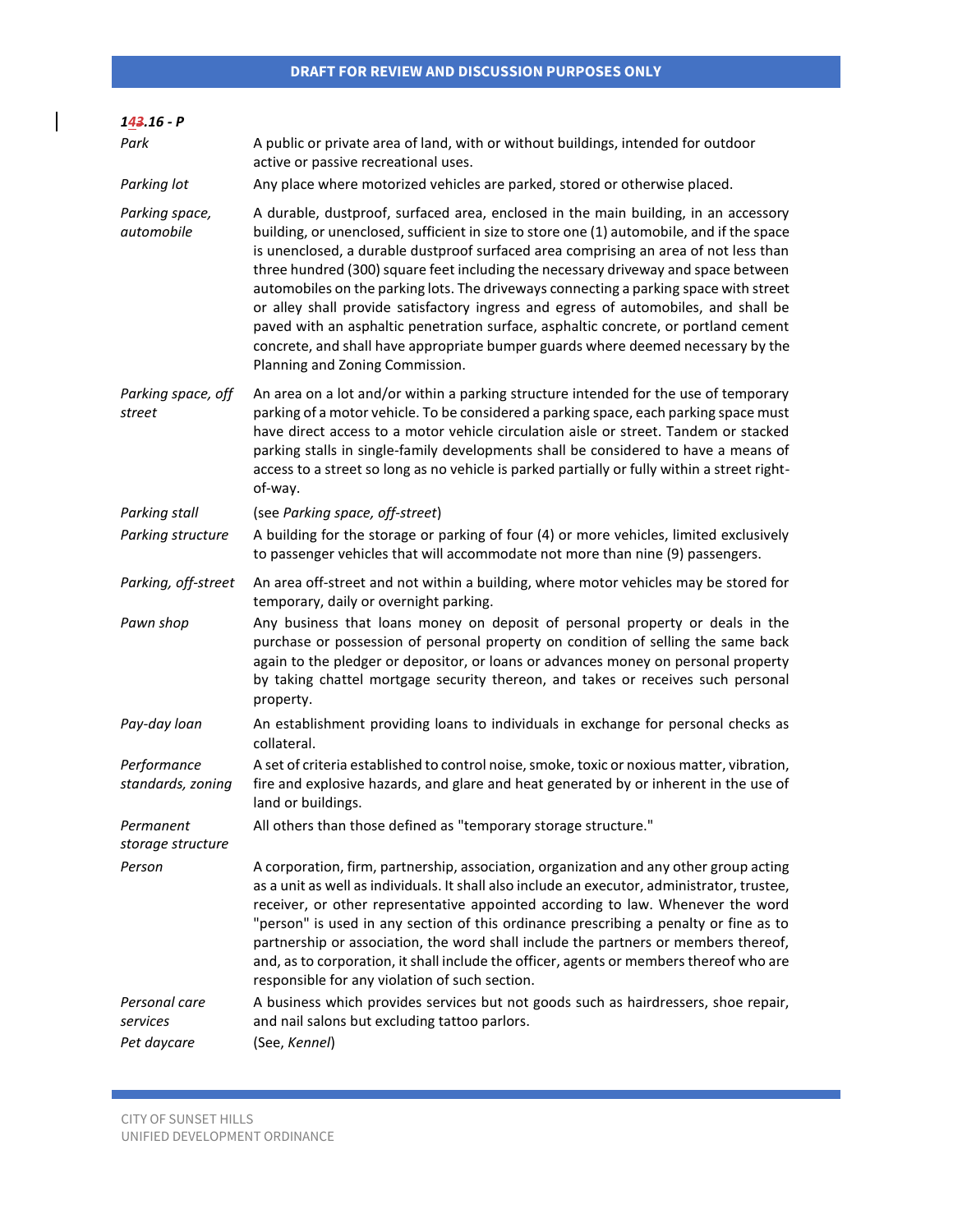| Pet grooming                                  | A business which provides hygienic care and cleaning services to domesticated<br>animals such as dogs.                                                                                                                                                                                                                                                                                                                                                                              |
|-----------------------------------------------|-------------------------------------------------------------------------------------------------------------------------------------------------------------------------------------------------------------------------------------------------------------------------------------------------------------------------------------------------------------------------------------------------------------------------------------------------------------------------------------|
| Pet shop                                      | A retail sales establishment primarily involved in the sale of goods and services for<br>domestic animals, such as dogs, cats, fish, birds, and reptiles, excluding exotic animals.                                                                                                                                                                                                                                                                                                 |
| Pharmacy                                      | A business substantially devoted only to the sale of pharmaceutical items, supplies,<br>and equipment such as prescription drugs.                                                                                                                                                                                                                                                                                                                                                   |
| Place of worship                              | A use located in a permanent building and providing regular organized religious<br>worship and related incidental activities, except schools, preschools, and day care<br>facilities.                                                                                                                                                                                                                                                                                               |
| Place or road                                 | An open unoccupied space other than a street or alley permanently reserved as the<br>principal means of access to abutting property.                                                                                                                                                                                                                                                                                                                                                |
| Planned<br>retirement care<br>center          | A functionally integrated residential and nursing care complex progressing from<br>independent living dwelling units to skilled nursing facilities and where at least one<br>(1) resident of each dwelling unit is fifty-five (55) or older. Residents are provided with<br>central dining facilities and may be provided other services such as laundry services,<br>transportation for social activities and medical appointments, room cleaning, and<br>recreational activities. |
| Plat                                          | A map, drawing or chart on which the developer's plan of the subdivision is presented<br>and which he submits for approval and intends in final form to record.                                                                                                                                                                                                                                                                                                                     |
| Plumbing,<br>heating, and air<br>conditioning | Retail stores where items such as plumbing, heating, and electrical supplies, sporting<br>goods, and paints are sold.                                                                                                                                                                                                                                                                                                                                                               |
| Pole sign                                     | A freestanding sign that is detached from a building and is supported by one or more<br>structural elements that are either (a) dissimilar to the design of the sign, or (b) less<br>than one quarter the width of the sign face.                                                                                                                                                                                                                                                   |
| Porch                                         | A roofed open area, which may be glazed or screened, usually attached to or a part of<br>a building.                                                                                                                                                                                                                                                                                                                                                                                |
| Portable sign                                 | Any sign not permanently attached to the ground or other permanent structure, or a<br>sign designed to be transported                                                                                                                                                                                                                                                                                                                                                               |
| Post office                                   | A facility that contains service windows for mailing packages and letters, post office<br>boxes, offices, vehicle storage areas, and sorting and distribution facilities for mail.                                                                                                                                                                                                                                                                                                  |
| Preschool                                     | A facility for the organized instruction of children who have not reached the age for<br>enrollment in kindergarten.                                                                                                                                                                                                                                                                                                                                                                |
| Principal building                            | (see Building, principal)                                                                                                                                                                                                                                                                                                                                                                                                                                                           |
| <b>Primary Use</b>                            | The ratio of the horizontal area measured from the exterior walls of the ground floor                                                                                                                                                                                                                                                                                                                                                                                               |
| Coverage                                      | of the principal use on a lot to the total lot area.                                                                                                                                                                                                                                                                                                                                                                                                                                |
| Private club                                  | A building and area used for social purposes only, including the serving of food and<br>refreshments, whose normal use is limited to members of the club and their guests,<br>and which club does not provide a service customarily carried on as a business.                                                                                                                                                                                                                       |
| Professional office                           | A room or group of rooms used for conducting the affairs of a professional business<br>excluding service oriented businesses.                                                                                                                                                                                                                                                                                                                                                       |
| Projecting sign                               | A small, pedestrian oriented sign that projects perpendicular from a structure.                                                                                                                                                                                                                                                                                                                                                                                                     |
| Property line                                 | A line that divides one (1) lot, parcel, or tract of land from another and as distinguished<br>from a right-of-way line associated with a public or private street.                                                                                                                                                                                                                                                                                                                 |

a sa kacamatan ing Kabupatèn Kabupatèn Kabupatèn Kabupatèn Kabupatèn Kabupatèn Kabupatèn Kabupatèn Kabupatèn K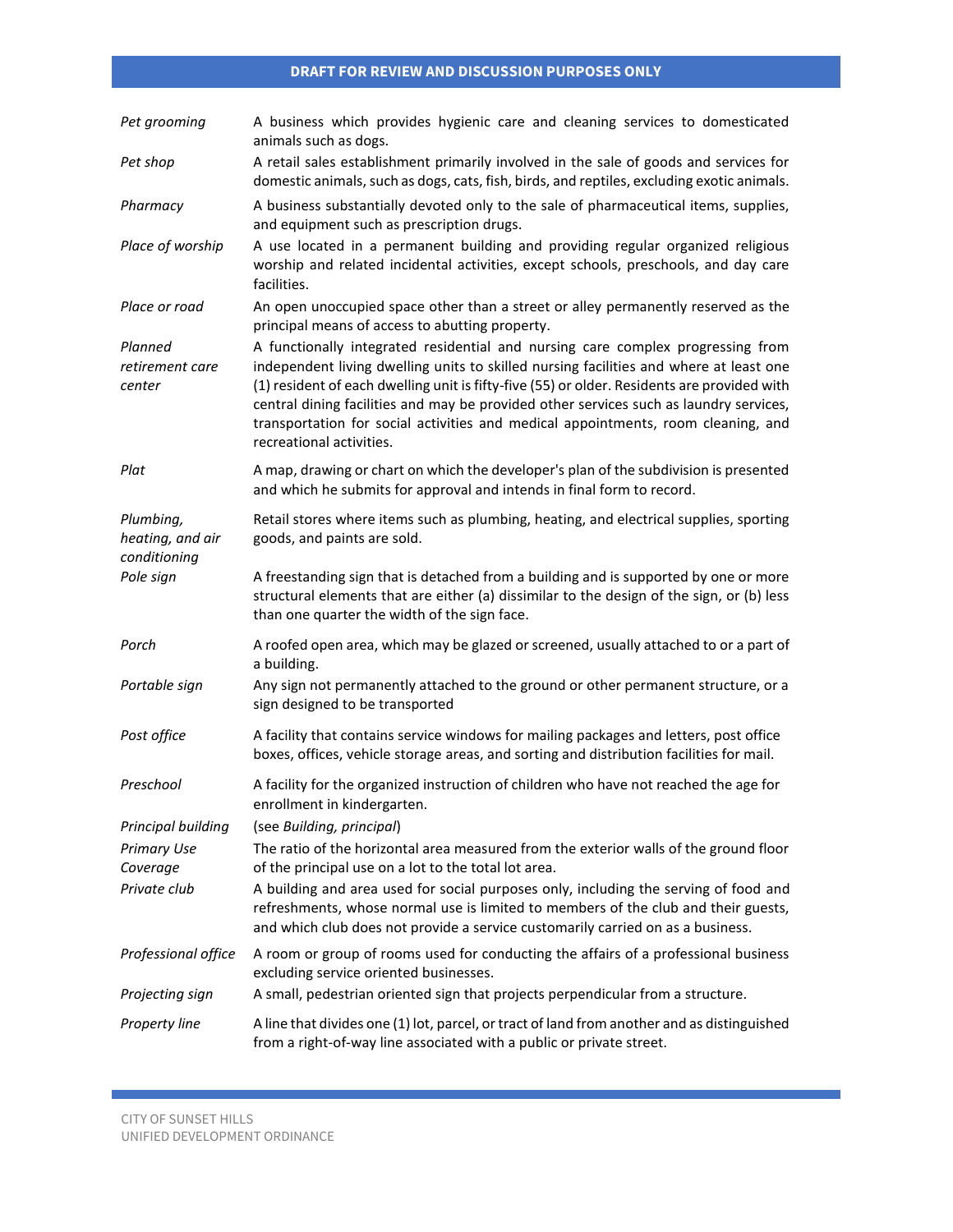| Public safety<br>facility                                                                            | A government facility for public safety and emergency services, including a facility that<br>provides police or fire protection and related administrative facilities.                                                                                                                                                                                                                                                                                                                                                             |
|------------------------------------------------------------------------------------------------------|------------------------------------------------------------------------------------------------------------------------------------------------------------------------------------------------------------------------------------------------------------------------------------------------------------------------------------------------------------------------------------------------------------------------------------------------------------------------------------------------------------------------------------|
| <b>Public works</b><br>director                                                                      | The public works director of Sunset Hills or their duly authorized delegate.                                                                                                                                                                                                                                                                                                                                                                                                                                                       |
| Pylon sign<br>$143.17 - Q$                                                                           | See Pole sign.                                                                                                                                                                                                                                                                                                                                                                                                                                                                                                                     |
| <b>Qualifying Patient</b>                                                                            | A Missouri resident diagnosed with at least one qualifying medical condition. All<br>medical marijuana sold in Missouri must be cultivated and manufactured in<br>Missouri.                                                                                                                                                                                                                                                                                                                                                        |
| 143.18 - R                                                                                           |                                                                                                                                                                                                                                                                                                                                                                                                                                                                                                                                    |
| Radio, cellular<br>and television<br>towers                                                          | A mast, pole, monopole, guyed, or freestanding framework, or other vertical<br>elements that act as an antenna or to that an antenna is affixed or attached.                                                                                                                                                                                                                                                                                                                                                                       |
| Rear yard                                                                                            | (see Yard, rear)                                                                                                                                                                                                                                                                                                                                                                                                                                                                                                                   |
| Recreation<br>facilities, common                                                                     | Private, non-commercial recreation facilities established for use by residents, and<br>their guests, of a subdivision, condominium, or apartment complex. Examples of such<br>facilities include clubhouses, swimming pools, exercise rooms, tennis or other racquet<br>sport courts.                                                                                                                                                                                                                                              |
| Recreation<br>facilities, indoor                                                                     | An establishment that provides indoor recreation or entertainment oriented<br>activities, such as bowling alleys, roller or ice rinks, trampoline facilities, indoor driving<br>ranges, etc.                                                                                                                                                                                                                                                                                                                                       |
| Rehabilitation and<br>nursing care<br>center                                                         | A functionally integrated rehabilitation and nursing care center progressing from<br>rehabilitation to skilled nursing and hospice care.                                                                                                                                                                                                                                                                                                                                                                                           |
| Replacement                                                                                          | Includes constructing a new wireless support structure of equal proportions and of<br>equal height or such other height that would not constitute a substantial modification<br>to an existing structure in order to support wireless facilities or to accommodate<br>collocation and includes the associated removal of the preexisting wireless facilities<br>or wireless support structure.                                                                                                                                     |
| Residential or<br>outpatient<br>facilities for the<br>treatment of<br>alcohol or other<br>drug abuse | (see Substance abuse treatment center)                                                                                                                                                                                                                                                                                                                                                                                                                                                                                             |
| Restaurant                                                                                           | A business establishment whose principal business is the selling of prepared food to<br>customers in a ready-to-consume state, on non-disposable dinnerware, and where<br>the customers consume this food while seated at tables or counters located within<br>the building or at supplemental outdoor dining areas. In order for such an<br>establishment to be considered a restaurant and not a bar or tavern, not less than<br>fifty (50) percent of its gross sales shall be for serving food and non-alcoholic<br>beverages. |

 $\overline{\phantom{a}}$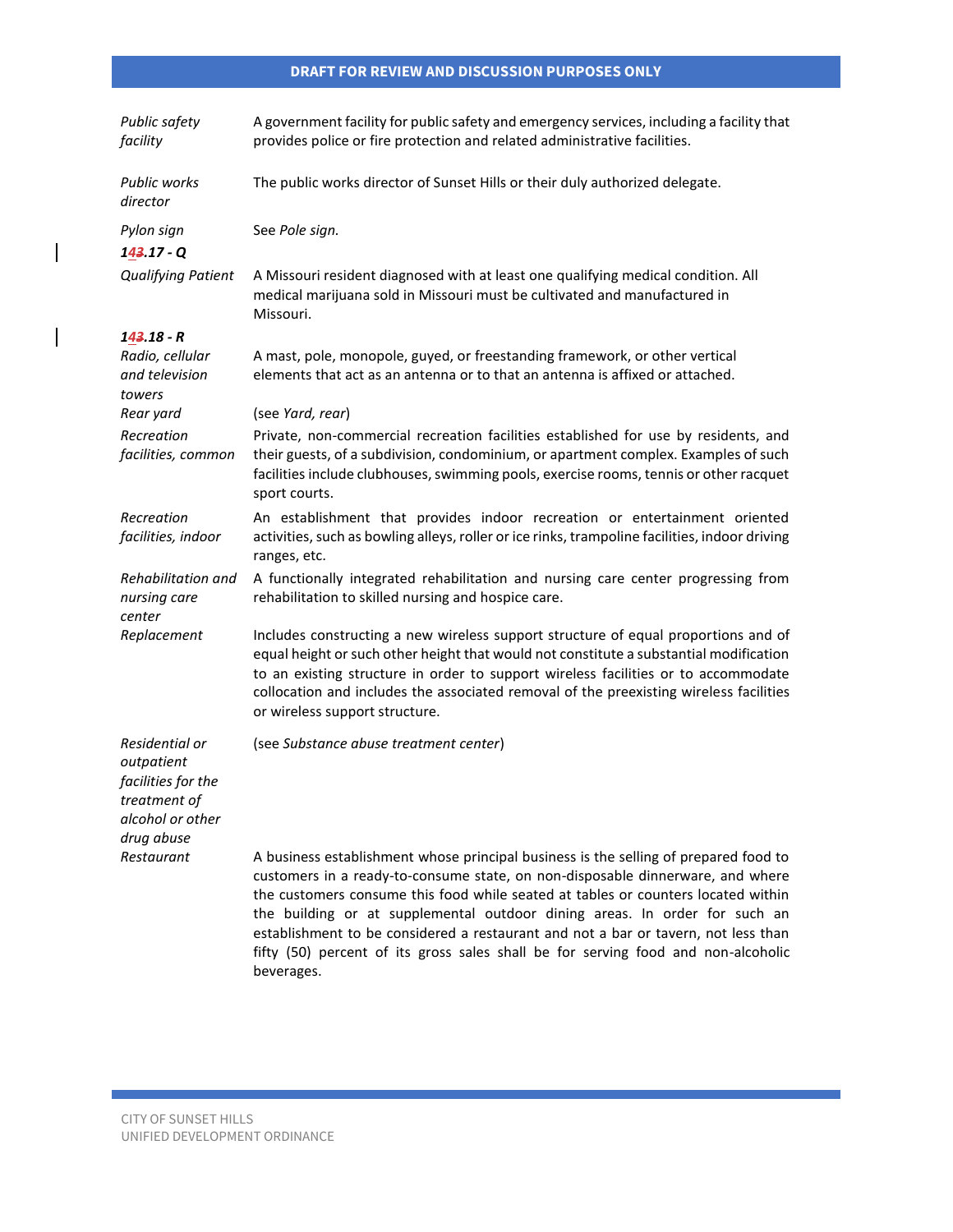| Restaurant, fast<br>food               | A business establishment whose principal business is the sale of food in ready-to-<br>consume individual servings, for consumption either within the restaurant building or<br>carry-out, and where either, 1) Food, frozen desserts or beverages are usually served<br>in edible containers or in paper, plastic or other disposable containers and where<br>customers are not normally served their food, frozen desserts or beverages by a<br>restaurant employee at the same table or counter where the items are consumed; or<br>2) The establishment includes a drive-through service facility or offers curb service. |
|----------------------------------------|------------------------------------------------------------------------------------------------------------------------------------------------------------------------------------------------------------------------------------------------------------------------------------------------------------------------------------------------------------------------------------------------------------------------------------------------------------------------------------------------------------------------------------------------------------------------------------------------------------------------------|
| Retail sales,<br>general               | Establishments selling commodities not otherwise detailed in Section 3.4 of the UDO,<br>directly to the consumer.                                                                                                                                                                                                                                                                                                                                                                                                                                                                                                            |
| Retail sales,<br>outdoor               | The placement of goods, equipment, or materials for sale, rental, or lease in a location<br>not enclosed by a structure consisting of walls and a roof.                                                                                                                                                                                                                                                                                                                                                                                                                                                                      |
| Right-of-way                           | A strip of land reserved or required by dedication, prescription, condemnation, gift,<br>purchase, eminent domain or any other legal means occupied or intended to be<br>occupied by a street, sidewalk, railroad, utility, sewer, or other similar use.                                                                                                                                                                                                                                                                                                                                                                     |
| Roof sign                              | A sign erected, constructed, painted, or placed upon or over a roof or parapet wall of<br>a building and which is wholly or partly supported by the building or roof structure.                                                                                                                                                                                                                                                                                                                                                                                                                                              |
| Roominghouse                           | (See, Boarding home)                                                                                                                                                                                                                                                                                                                                                                                                                                                                                                                                                                                                         |
| Row crops                              | The use of land for growing field crops such as barley, soy beans, and more.                                                                                                                                                                                                                                                                                                                                                                                                                                                                                                                                                 |
| $143.19 - S$<br>School<br>(elementary, | A public, private, or parochial school offering instruction at the elementary, junior,<br>and/or senior high school levels in the branches of learning and study required to be                                                                                                                                                                                                                                                                                                                                                                                                                                              |
| middle, high)                          | taught in the public schools of the State of Missouri.                                                                                                                                                                                                                                                                                                                                                                                                                                                                                                                                                                       |
| Screening                              | (see also Buffer area) The method by which a view of one lot (or building thereon) is<br>shielded, concealed, or is visually minimized from an adjacent property or street.<br>Screening techniques include landscaping, fences, walls, berms, or architectural<br>features (e.g., screening of building mechanical equipment).                                                                                                                                                                                                                                                                                              |
| Secondhand store                       | Retail sales of previously used merchandise, such as clothing, household furnishings<br>or appliances, sports/recreational equipment. This classification does not include<br>secondhand motor vehicles, parts, or accessories.                                                                                                                                                                                                                                                                                                                                                                                              |
| Self-service<br>storage facility       | (See, Warehouse, self-service storage)                                                                                                                                                                                                                                                                                                                                                                                                                                                                                                                                                                                       |
| Seminary                               | (See, Convent)                                                                                                                                                                                                                                                                                                                                                                                                                                                                                                                                                                                                               |
| Senior housing                         | A facility consisting of three or more dwelling units, the occupancy of which is<br>limited to persons 60 years of age or older. The facility may include medical facilities<br>or care. Senior housing shall typically consist of multiple-household attached<br>dwellings but may include detached dwelling units as part of a wholly owned and<br>managed senior project.                                                                                                                                                                                                                                                 |
| Servant quarters                       | An accessory building located on the same lot with the principal building and used as<br>living quarters for servants employed on the premises and not rented or otherwise<br>used as a separate domicile.                                                                                                                                                                                                                                                                                                                                                                                                                   |
| Service and repair                     | Any establishment whose primary activity is the provision of repair or other service,<br>as opposed to products, for clothing or small appliances.                                                                                                                                                                                                                                                                                                                                                                                                                                                                           |

 $\mathcal{L}(\mathcal{L}^{\mathcal{L}}_{\mathcal{L}})$  and the set of the set of the set of the set of the set of the set of the set of the set of the set of the set of the set of the set of the set of the set of the set of the set of the set of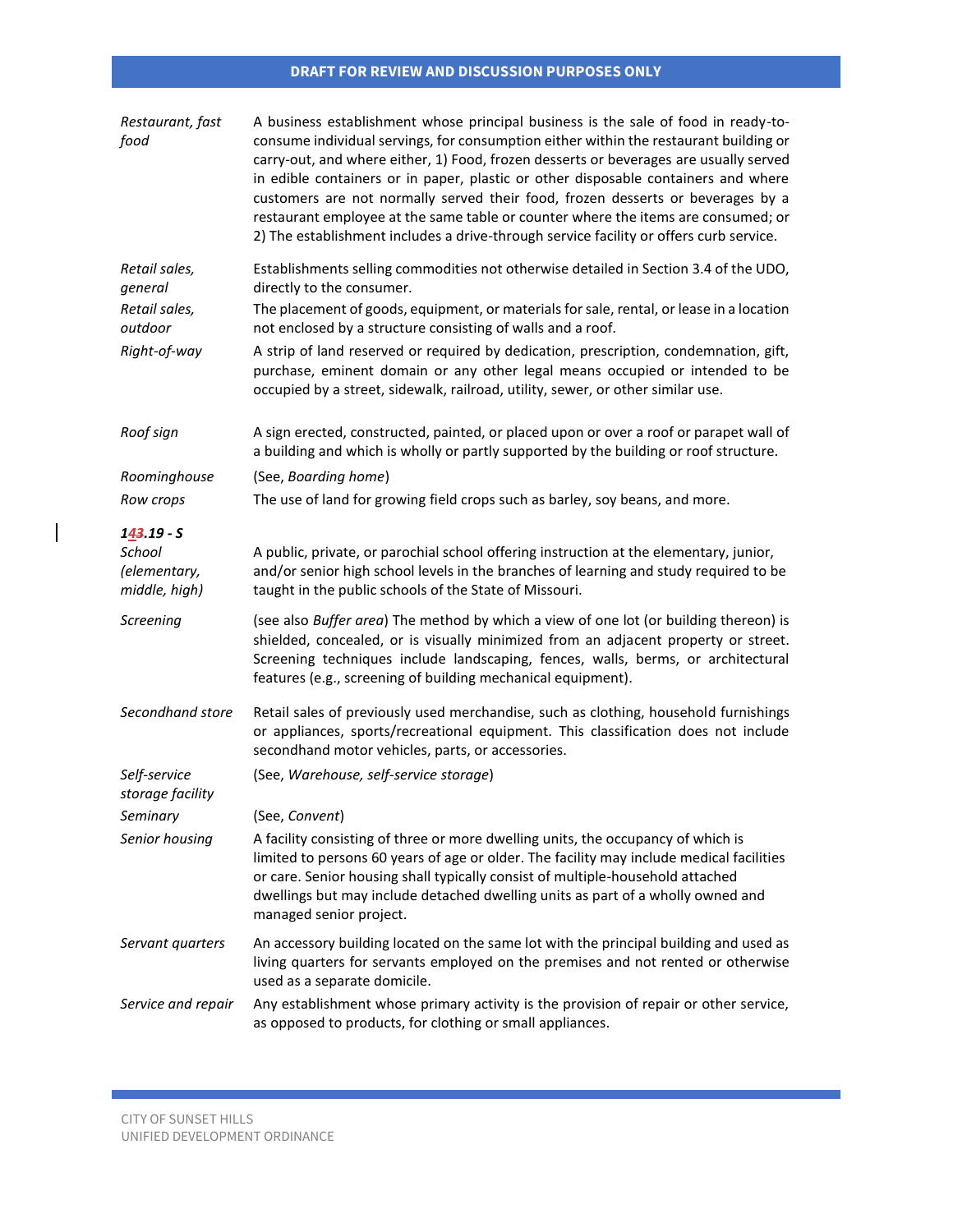| Service oriented<br>business office | Any establishment whose primary activity is the provision of assistance, as opposed<br>to products, to individuals, business, industry, government, and other enterprises.                                                                                                                                                 |
|-------------------------------------|----------------------------------------------------------------------------------------------------------------------------------------------------------------------------------------------------------------------------------------------------------------------------------------------------------------------------|
| Setback                             | (see also Building setback) The required minimum horizontal distance between a<br>building, structure, sign, or other use (e.g., off-street parking lot) and the applicable<br>property line or right-of-way line, in which no structure can be placed or erected,<br>unless otherwise provided for in this ordinance.     |
| Sewage lift<br>station              | Facilities designed to move wastewater from lower to higher elevation, particularly<br>where the elevation of the source is not sufficient for gravity flow and/or when the<br>use of gravity conveyance will result in excessive excavation depths and high sewer<br>construction costs.                                  |
| Shed                                | A relatively small structure often purchased pre-built or as a kit in pre-fabricated<br>sections. It is not designed to be served by heat, electricity or plumbing and does not<br>need to be placed on a permanent foundation. A shed is considered an accessory<br>structure.                                            |
| Short-term rental                   | Leasing of a dwelling, or portion thereof, to overnight guests.                                                                                                                                                                                                                                                            |
| Side yard                           | (See, Yard, side)                                                                                                                                                                                                                                                                                                          |
| Sidewalk café                       | (See, Outside dining)                                                                                                                                                                                                                                                                                                      |
| Silo                                | A tower or pit on a farm used to store grain.                                                                                                                                                                                                                                                                              |
| Siltation control                   | The installation of such devices as sediment ponds, bales of straw, fencing, siltation<br>webbing, sodding, seeding and mulching, or other devices to prevent silting of<br>abutting properties and roadways during the period of construction and up to and<br>including such time as permanent ground cover is attained. |
| Single-family<br>attached           | A residential structure designed to house a single-family unit from lowest level to roof,<br>with a private outside entrance, but not necessarily occupying a private lot, and<br>sharing a common wall adjoining dwelling units.                                                                                          |
| Single-family<br>detached           | A residential structure designed to house a single-family unit, with private outside<br>entrance, but without common walls between the dwelling units.                                                                                                                                                                     |
| Sit down<br>restaurant              | An establishment which sells food and beverages in a ready-to-consume state<br>primarily to persons who are seated within the building or outside on the premises.                                                                                                                                                         |
| Site coverage                       | (see also Building coverage) The area of the site which is covered by buildings,<br>driveways, parking lots, loading areas, but excluding open spaces, plazas, pedestrian<br>circulation, and buffer areas.                                                                                                                |
| Slope                               | The rate of deviation of the ground surface from the horizontal surface, as expressed<br>in percentages.                                                                                                                                                                                                                   |
| <b>Stable</b>                       | A detached building, accessory to a residential use, for keeping of a horse or horses<br>owned by the occupants of the premises and which shall not be used for any<br>commercial purpose, including boarding, hiring, sale or training of horses.                                                                         |
| Stacking space                      | A temporary waiting area for motor vehicles obtaining a service or other activity.                                                                                                                                                                                                                                         |
| Static transformer<br>station       | (See, Electric distribution / substation)                                                                                                                                                                                                                                                                                  |

 $\mathcal{L}^{\text{max}}_{\text{max}}$  and  $\mathcal{L}^{\text{max}}_{\text{max}}$  and  $\mathcal{L}^{\text{max}}_{\text{max}}$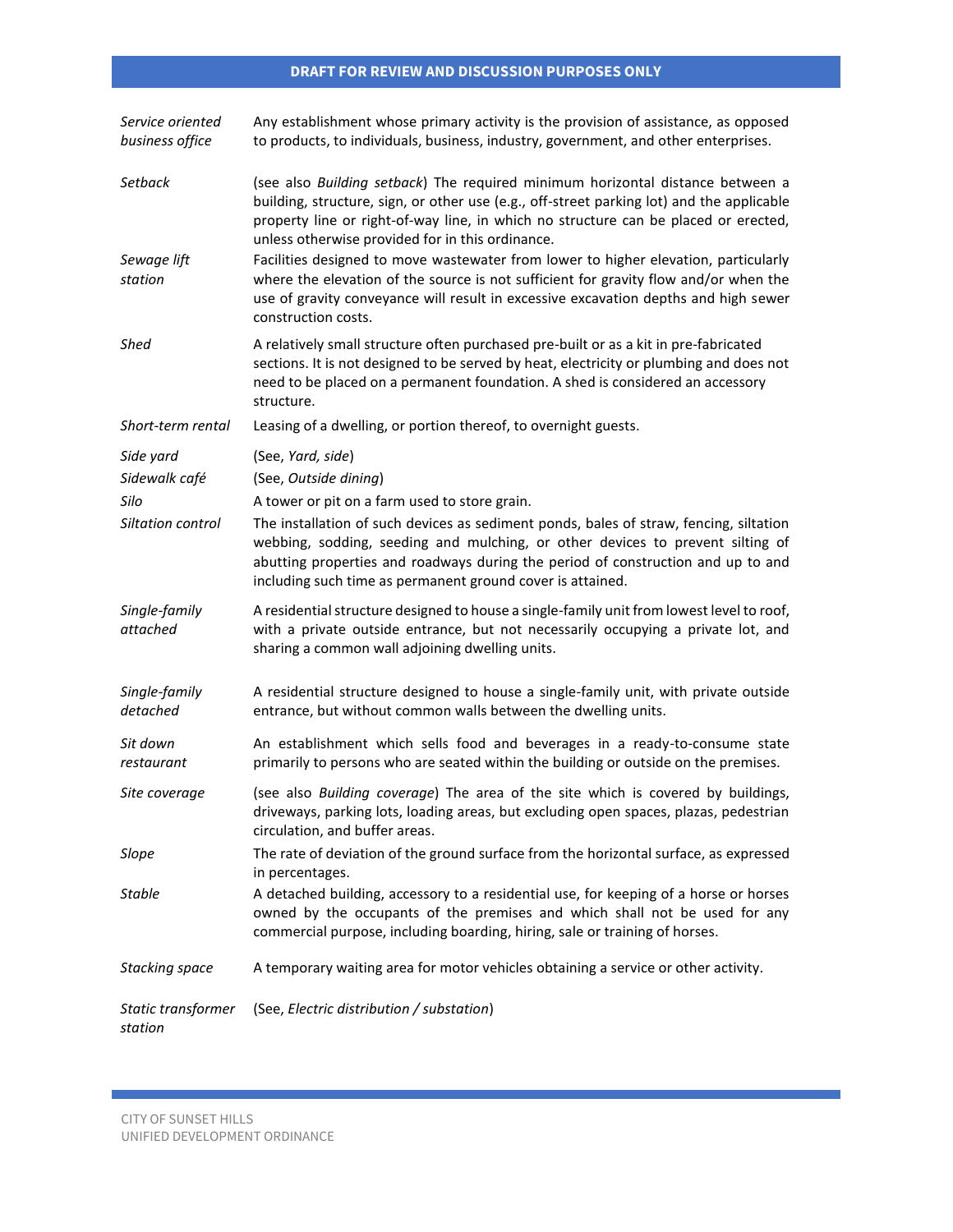| Street                           | A general term denoting a public or private way which affords the principal means of<br>vehicular access of abutting property. The term includes all facilities which normally<br>occur within the right-of-way; it shall also include such other designations as<br>interstate highway, thoroughfare, parkway, throughway, road, pike, avenue,<br>boulevard, lane, place, court, but shall not include an alley or a pedestrian-way.                                                                                                                              |
|----------------------------------|--------------------------------------------------------------------------------------------------------------------------------------------------------------------------------------------------------------------------------------------------------------------------------------------------------------------------------------------------------------------------------------------------------------------------------------------------------------------------------------------------------------------------------------------------------------------|
| Street line                      | A dividing line between a lot, tract or parcel of land and a contiguous street.                                                                                                                                                                                                                                                                                                                                                                                                                                                                                    |
| Street loop                      | A short, independent street which usually terminates along the same collector street<br>of its origin.                                                                                                                                                                                                                                                                                                                                                                                                                                                             |
| Street, collector                | Collector streets function as secondary land service streets in that they move traffic<br>from the major streets, which distribute traffic regionally, to minor streets, which<br>distribute the traffic to individual lots, parcels, and uses within the subdivision, area,<br>or neighborhood. Collector streets also may serve individual lots, parcels, and uses<br>as a secondary or additional function.                                                                                                                                                     |
| Street, cul-de-sac               | A short, independent, minor street terminating in a circular turnaround.                                                                                                                                                                                                                                                                                                                                                                                                                                                                                           |
| Street, frontage<br>or service   | A minor street generally parallel to and adjacent to arterial streets and highways,<br>which provides access to abutting properties and protection from through traffic.                                                                                                                                                                                                                                                                                                                                                                                           |
| Street, major<br>(arterial)      | A street utilized for high vehicular speeds or for heavy volumes of traffic on a<br>continuous route.                                                                                                                                                                                                                                                                                                                                                                                                                                                              |
| Street, minor                    | Minor streets are exclusively land service facilities for access to abutting properties.<br>These serve the local neighborhood and may be in the form of a cul-de-sac or loop<br>street; provided, however, that any combination of loop and cul-de-sac streets may<br>be utilized without the streets being designated as collector streets provided that<br>such an arrangement serves the same function and also that the maximum fronting<br>lots do not exceed the total which would be allowed within the provisions of the street<br>specifications matrix. |
| Street, private                  | A private way which affords the principal means of vehicular access to abutting<br>property.                                                                                                                                                                                                                                                                                                                                                                                                                                                                       |
| <b>Structural</b><br>alterations | Any change in the supporting members of a building, such as bearing walls, columns,<br>beams of girders, or any substantial change in the roof or exterior walls.                                                                                                                                                                                                                                                                                                                                                                                                  |
| <b>Structure</b>                 | Anything constructed, erected or located thereon the use of which requires<br>permanent location on the ground or which, though movable, is used for a purpose<br>which usually and customarily involves permanent location on the ground (including,<br>but without limiting the generality of the foregoing, advertising, signs, billboards,<br>poster panels, backstops for tennis courts, pergolas and structures for the housing of<br>persons, animals, fowls, chattels or property).                                                                        |
| Structure for<br><b>Storage</b>  | See Shed                                                                                                                                                                                                                                                                                                                                                                                                                                                                                                                                                           |
| Subdivision                      | A division or redivision of land into two (2) or more tracts, sites or parcels or the<br>dedication or establishment of a road, highway or street through a tract of land<br>regardless of area.                                                                                                                                                                                                                                                                                                                                                                   |
| Subdivision, large<br>lot        | A single family residential subdivision wherein all lots are three (3) acres or more in<br>area and each boundary side is greater than two hundred (200) feet in length.                                                                                                                                                                                                                                                                                                                                                                                           |
| Subdivision, minor               | Any classification of a subdivision wherein the division or redivision of land meets the<br>criteria set forth in Section 67.                                                                                                                                                                                                                                                                                                                                                                                                                                      |

 $\mathcal{L}(\mathcal{L}^{\mathcal{L}}_{\mathcal{L}})$  and the set of the set of the set of the set of the set of the set of the set of the set of the set of the set of the set of the set of the set of the set of the set of the set of the set of

 $\begin{array}{c} \hline \end{array}$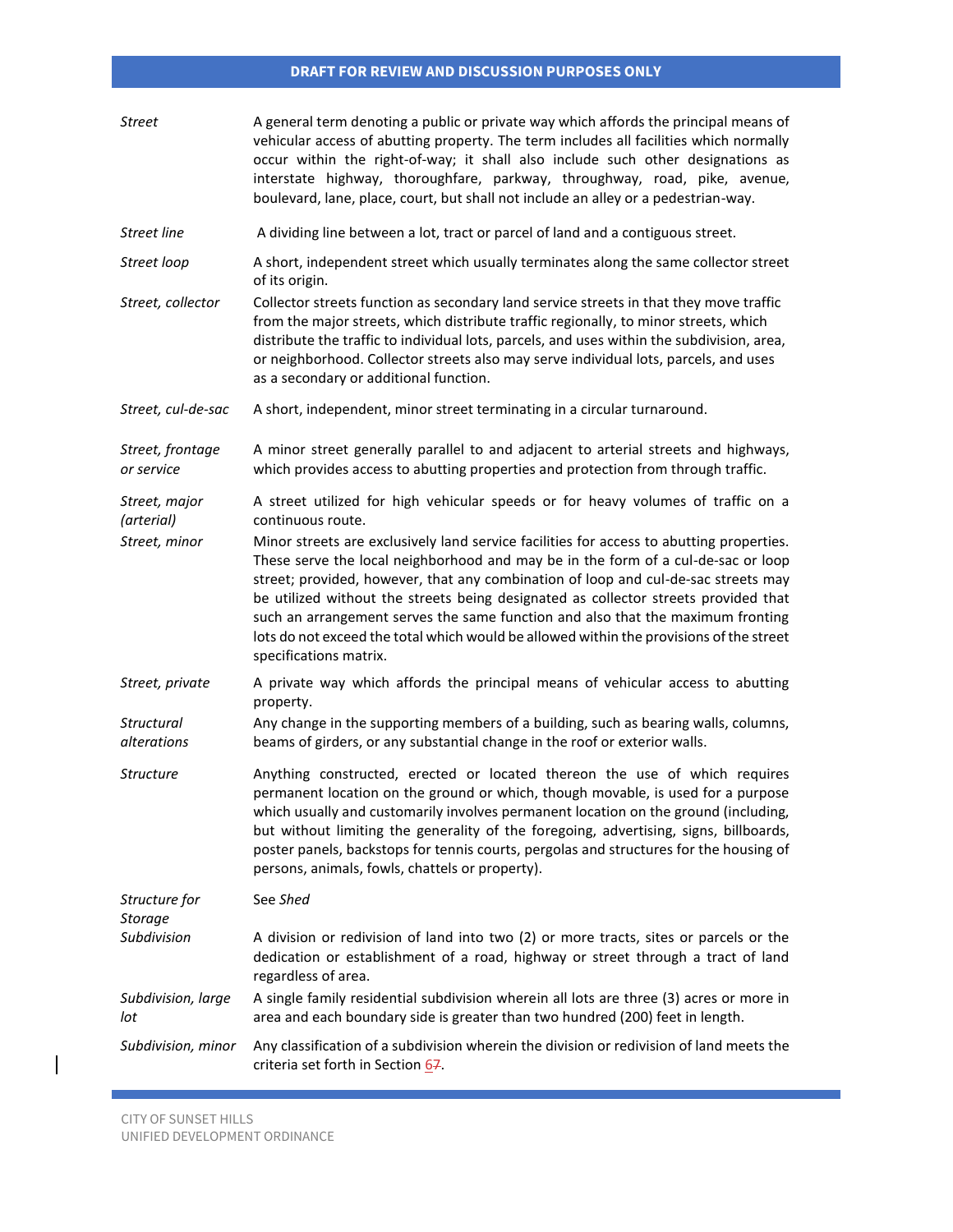| Substance abuse<br>treatment center                  | Any premises, other than a convalescent home, nursing home, hospital or medical<br>office, providing treatment and rehabilitation for alcoholism, drug abuse or both.                                                                                                                                                                                                                                                                                                                                                                                                                                                                                                                                                                                                                                                                                                                                                                                                                                                                                                                                                                                                          |
|------------------------------------------------------|--------------------------------------------------------------------------------------------------------------------------------------------------------------------------------------------------------------------------------------------------------------------------------------------------------------------------------------------------------------------------------------------------------------------------------------------------------------------------------------------------------------------------------------------------------------------------------------------------------------------------------------------------------------------------------------------------------------------------------------------------------------------------------------------------------------------------------------------------------------------------------------------------------------------------------------------------------------------------------------------------------------------------------------------------------------------------------------------------------------------------------------------------------------------------------|
| Substantial<br>modification                          | The mounting of a proposed wireless facility on a wireless support structure which,<br>as applied to the structure as it was originally constructed, 1) Increases the existing<br>vertical height of the structure by more than 10 percent or the height of one<br>additional antenna array with separation from the nearest existing antenna not to<br>exceed 20 feet, whichever is greater, or, 2) Involves adding an appurtenance to the<br>body of a wireless support structure that protrudes horizontally from the edge of<br>the wireless support structure more than twenty (20) feet or more than the width of<br>the wireless support structure at the level of the appurtenance, whichever is greater<br>(except where necessary to shelter the antenna from inclement weather or to<br>connect the antenna to the tower via cable); 3) Involves the installation of more<br>than the standard number of new outdoor equipment cabinets for the technology<br>involved, not to exceed four (4) new equipment cabinets; or 4) Increases the square<br>footage of the existing equipment compound by more than one thousand two<br>hundred fifty (1,250) square feet. |
| Surety company                                       | An insurance company qualified and acting under the provisions of RSMo ch. 379 and<br>which is approved by the city to act as a surety.                                                                                                                                                                                                                                                                                                                                                                                                                                                                                                                                                                                                                                                                                                                                                                                                                                                                                                                                                                                                                                        |
| Swimming pool                                        | Any artificial basin of water constructed or erected for wading or swimming.                                                                                                                                                                                                                                                                                                                                                                                                                                                                                                                                                                                                                                                                                                                                                                                                                                                                                                                                                                                                                                                                                                   |
| $143.20 - T$                                         |                                                                                                                                                                                                                                                                                                                                                                                                                                                                                                                                                                                                                                                                                                                                                                                                                                                                                                                                                                                                                                                                                                                                                                                |
| Tattoo parlor                                        | A commercial use involving the marking of skin of persons with a design by a process<br>of pricking or ingraining an indelible pigment or by raising scars, or similar method.                                                                                                                                                                                                                                                                                                                                                                                                                                                                                                                                                                                                                                                                                                                                                                                                                                                                                                                                                                                                 |
| Tavern                                               | An establishment serving alcoholic beverages in which the principal business is the<br>sale of such beverages at retail for consumption on the premises and where<br>prepared or packaged foods may be available for consumption on the premises.                                                                                                                                                                                                                                                                                                                                                                                                                                                                                                                                                                                                                                                                                                                                                                                                                                                                                                                              |
| Taxi stand                                           | A designated area where taxi cabs and vehicles employed in rideshare wait for<br>passengers.                                                                                                                                                                                                                                                                                                                                                                                                                                                                                                                                                                                                                                                                                                                                                                                                                                                                                                                                                                                                                                                                                   |
| Tea shop                                             | (See, Coffee shop)                                                                                                                                                                                                                                                                                                                                                                                                                                                                                                                                                                                                                                                                                                                                                                                                                                                                                                                                                                                                                                                                                                                                                             |
| <b>Temporary</b><br>portable outdoor<br>storage unit | Any container designed for the storage of personal property which is typically rented<br>to owners or occupants of property for their temporary use and which is delivered<br>and removed by truck.                                                                                                                                                                                                                                                                                                                                                                                                                                                                                                                                                                                                                                                                                                                                                                                                                                                                                                                                                                            |
| Temporary<br>storage structure                       | A building that does not have, nor is bolted to, a foundation, and sets directly on the<br>ground, gravel or concrete pad or other improved area. Temporary storage structures<br>include but are not limited to such structures as "child playhouses" and buildings used<br>for storage of items such as lawn equipment, yard tools and implements, pool<br>equipment, outdoor furniture and accessories. Structure cannot exceed two hundred<br>fifty (250) square feet in gross floor area nor exceed eighteen (18) feet in height.                                                                                                                                                                                                                                                                                                                                                                                                                                                                                                                                                                                                                                         |
| Title company                                        | A corporation qualified and acting under the Missouri Title Insurance Law or a<br>corporation which is an issuing agency for an insurance company insuring land titles.                                                                                                                                                                                                                                                                                                                                                                                                                                                                                                                                                                                                                                                                                                                                                                                                                                                                                                                                                                                                        |
| Tourist home                                         | (See Boarding home)                                                                                                                                                                                                                                                                                                                                                                                                                                                                                                                                                                                                                                                                                                                                                                                                                                                                                                                                                                                                                                                                                                                                                            |
| Towing                                               | An outdoor storage facility for the temporary storage of towed vehicles.                                                                                                                                                                                                                                                                                                                                                                                                                                                                                                                                                                                                                                                                                                                                                                                                                                                                                                                                                                                                                                                                                                       |

 $\mathcal{L}^{\text{max}}_{\text{max}}$  and  $\mathcal{L}^{\text{max}}_{\text{max}}$  and  $\mathcal{L}^{\text{max}}_{\text{max}}$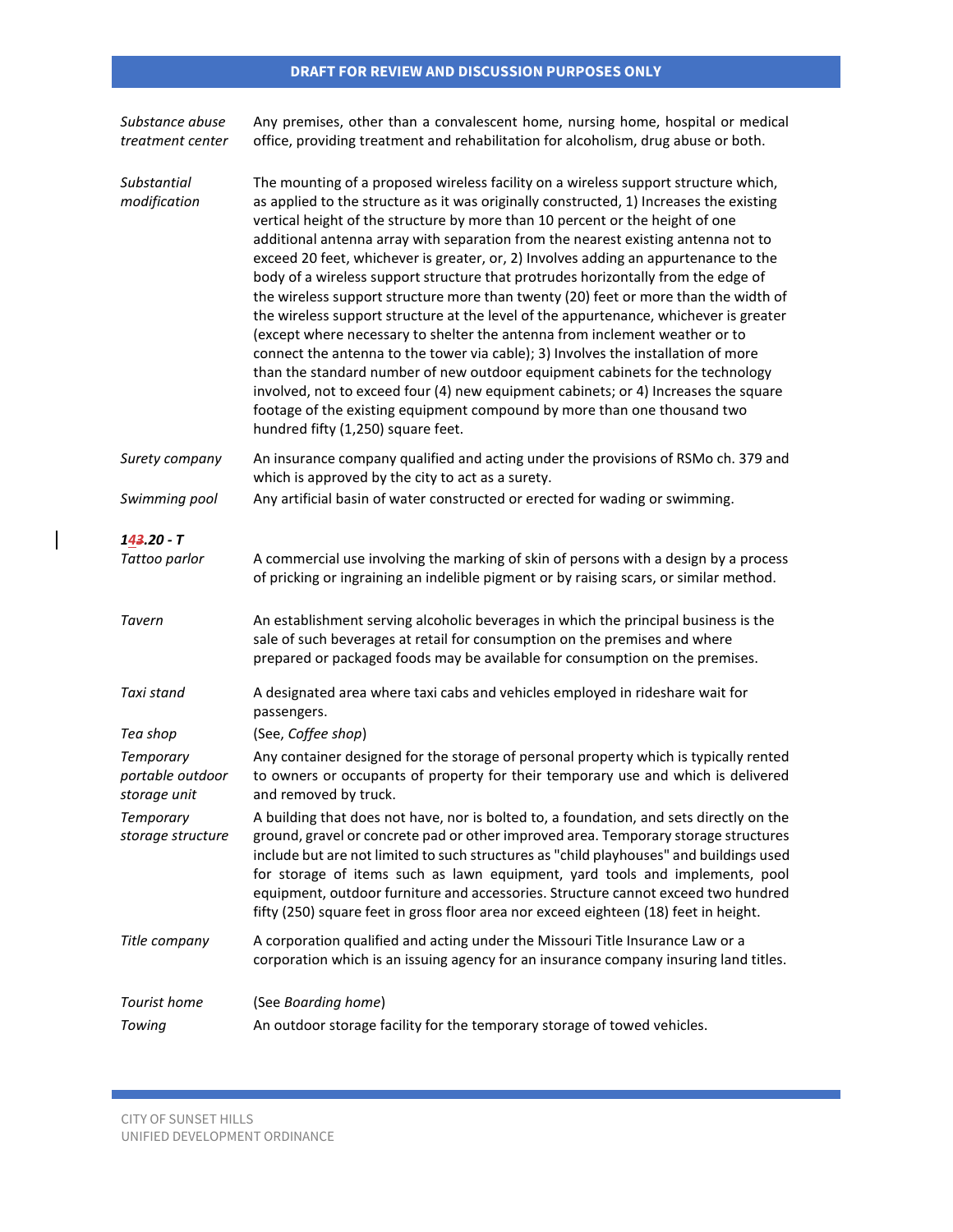| <b>Tract</b>                          | An area or parcel of land which the developer intends to subdivide and improve, or to<br>cause to be subdivided and improved, pursuant to the requirements of this ordinance.                                                                                                                                                                                                                                                                                                                                                                        |
|---------------------------------------|------------------------------------------------------------------------------------------------------------------------------------------------------------------------------------------------------------------------------------------------------------------------------------------------------------------------------------------------------------------------------------------------------------------------------------------------------------------------------------------------------------------------------------------------------|
| Traffic engineer                      | An engineer whose principal professional practice is in the field of traffic engineering.                                                                                                                                                                                                                                                                                                                                                                                                                                                            |
| Traffic impact<br>study (or analysis) | A comprehensive collection and analysis of all information necessary to accurately<br>evaluate the effect and impact of traffic generated by a development on the current<br>and future road network surrounding the development.                                                                                                                                                                                                                                                                                                                    |
| Trust indenture                       | Any recordable instrument by which common ground is held or maintained or<br>assessments in a subdivision are levied for the administration of specific maintenance<br>obligations or both.                                                                                                                                                                                                                                                                                                                                                          |
| 143.21 - U                            |                                                                                                                                                                                                                                                                                                                                                                                                                                                                                                                                                      |
| University                            | (See, College)                                                                                                                                                                                                                                                                                                                                                                                                                                                                                                                                       |
| Utility                               | Any person, corporation, county, municipality acting in its capacity as a utility,<br>municipal utility board, or other entity, or department thereof or entity related<br>thereto, providing retail or wholesale electric, natural gas, water, waste water, data,<br>cable television, or telecommunications or internet protocol-related services.                                                                                                                                                                                                 |
| Utility pole                          | A structure owned or operated by a utility that is designed specifically for and used<br>to carry lines, cables, or wires for telephony, cable television, or electricity, or to<br>provide lighting.                                                                                                                                                                                                                                                                                                                                                |
| $143.22 - V$                          |                                                                                                                                                                                                                                                                                                                                                                                                                                                                                                                                                      |
| Vehicle repair<br>facility            | A building designed and used for the repair or refinishing of automobiles and light<br>trucks, including both minor and major mechanical overhauling or replacement,<br>painting, and body work. Major repairs may include; the removal and installation of<br>engines, radiators, transmissions, differentials, fenders, doors, bumpers or other<br>major body or mechanical parts; but not including tire recapping or vulcanizing,<br>outdoor storage of wrecked or otherwise damaged and immobilized vehicles, or the<br>sale of motor vehicles. |
| Vehicle service<br>facility           | A building designed and used for performing minor repairs or maintenance services<br>on automobiles and trucks. Such minor repairs and services include; tune-ups,<br>changing flat tires, repairing electrical systems, replacing hoses, replacing filters,<br>installing minor accessories, adding or replacing lubricants, coolant, refrigerant, or<br>other vehicle fluids; the sale of parts and supplies associated with such services; but<br>not including the sale of motor vehicles.                                                       |
| Vehicle rental                        | (See, Vehicle sales)                                                                                                                                                                                                                                                                                                                                                                                                                                                                                                                                 |
| Vehicle sales                         | The use of any building or portion thereof, or other premises or portion thereof, for<br>the storage, display, sale, rental, or lease of new motor vehicles, or used motor<br>vehicles as an ancillary use of a zoning lot, and any warranty repair work and other<br>repair service conducted as an accessory use.                                                                                                                                                                                                                                  |
| Vehicle sign                          | A sign that is attached to or painted on vehicles, vans, trailers or trucks which are<br>parked continuously in the same general location to be used as an additional<br>freestanding or temporary sign. This does not prohibit vehicle or trailer owners from<br>having vehicles or trailers with signs provided the vehicles or trailers are in use on a<br>regular basis and are not continuously parked in one parking lot.                                                                                                                      |
| Vehicle storage                       | (See, Vehicle sales)                                                                                                                                                                                                                                                                                                                                                                                                                                                                                                                                 |

 $\mathcal{L}(\mathcal{L}(\mathcal{L}(\mathcal{L}(\mathcal{L}(\mathcal{L}(\mathcal{L}(\mathcal{L}(\mathcal{L}(\mathcal{L}(\mathcal{L}(\mathcal{L}(\mathcal{L}(\mathcal{L}(\mathcal{L}(\mathcal{L}(\mathcal{L}(\mathcal{L}(\mathcal{L}(\mathcal{L}(\mathcal{L}(\mathcal{L}(\mathcal{L}(\mathcal{L}(\mathcal{L}(\mathcal{L}(\mathcal{L}(\mathcal{L}(\mathcal{L}(\mathcal{L}(\mathcal{L}(\mathcal{L}(\mathcal{L}(\mathcal{L}(\mathcal{L}(\mathcal{L}(\mathcal{$ 

 $\overline{\phantom{a}}$ 

 $\begin{array}{c} \rule{0pt}{2ex} \rule{0pt}{2ex} \rule{0pt}{2ex} \rule{0pt}{2ex} \rule{0pt}{2ex} \rule{0pt}{2ex} \rule{0pt}{2ex} \rule{0pt}{2ex} \rule{0pt}{2ex} \rule{0pt}{2ex} \rule{0pt}{2ex} \rule{0pt}{2ex} \rule{0pt}{2ex} \rule{0pt}{2ex} \rule{0pt}{2ex} \rule{0pt}{2ex} \rule{0pt}{2ex} \rule{0pt}{2ex} \rule{0pt}{2ex} \rule{0pt}{2ex} \rule{0pt}{2ex} \rule{0pt}{2ex} \rule{0pt}{2ex} \rule{0pt}{$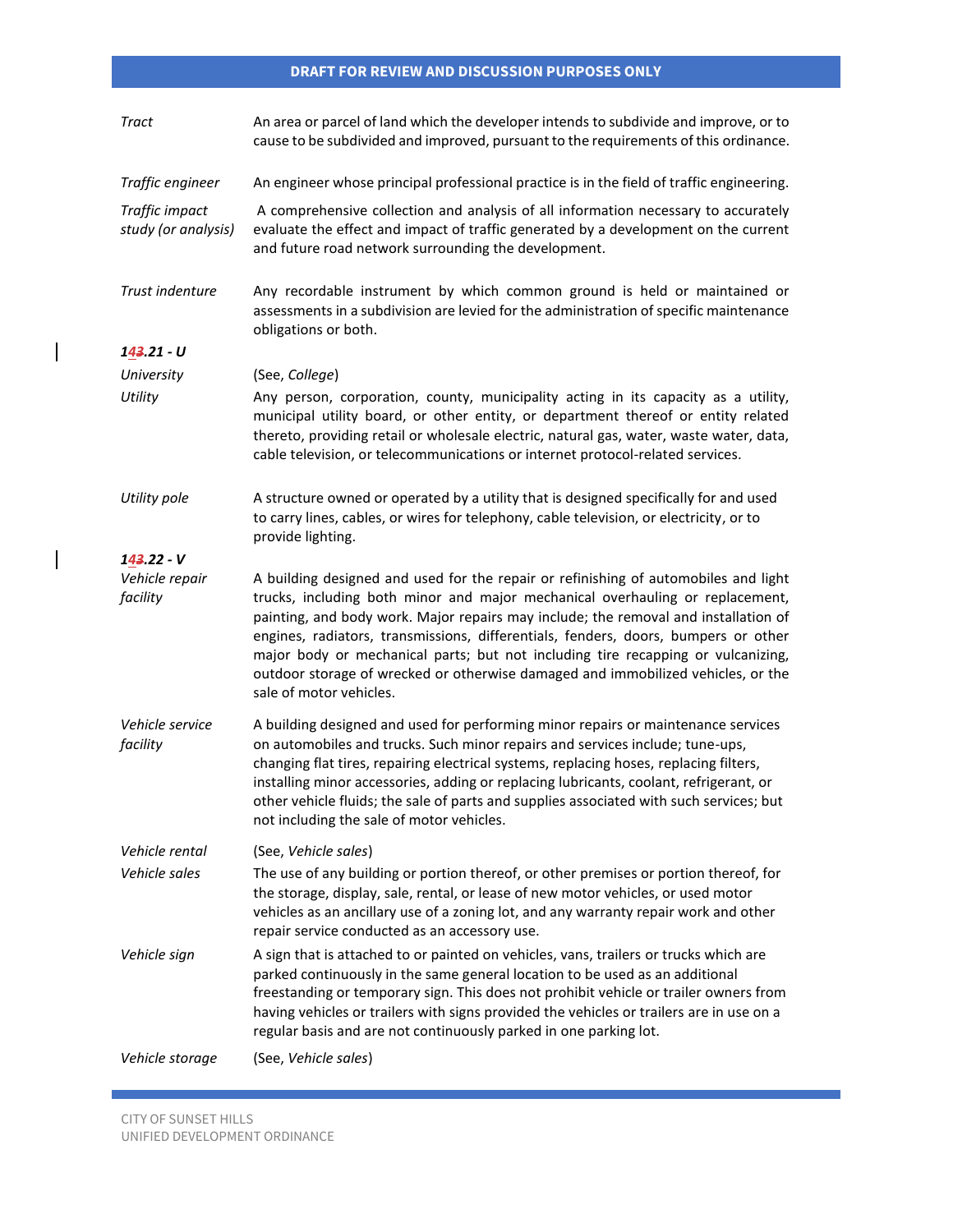| Vocational school                     | A specialized instructional establishment that provides on-site training of business,<br>commercial, and/or trade skills such as accounting, data processing, and computer<br>repair.                                                                                                                                                                                                                               |
|---------------------------------------|---------------------------------------------------------------------------------------------------------------------------------------------------------------------------------------------------------------------------------------------------------------------------------------------------------------------------------------------------------------------------------------------------------------------|
| 143.23 - W                            |                                                                                                                                                                                                                                                                                                                                                                                                                     |
| Wall sign                             | A sign attached to or erected against the wall of a building or structure with the<br>exposed face of the sign parallel to the plane of such wall.                                                                                                                                                                                                                                                                  |
| Wall, exterior                        | A wall fully exposed to the outside air that forms the perimeter of a building or<br>structure. Where a building or structure is not wholly surrounded by exterior walls,<br>then the exterior wall shall be considered as the vertical projection between the edge<br>of the roof above and the floor of ground area below.                                                                                        |
| Warehouse, self-<br>service storage   | A building or group of buildings with controlled access that contains individual,<br>compartmentalized, and controlled access stalls or lockers for the storage of<br>customer's goods or wares.                                                                                                                                                                                                                    |
| Water tower                           | A water storage tank, or a standpipe or an elevated tank situated on a support<br>structure, originally constructed for use as a reservoir or facility to store or deliver<br>water.                                                                                                                                                                                                                                |
| Water system<br>facility              | Any facility related to the public water system including distribution systems,<br>treatment plants, wells, and the like.                                                                                                                                                                                                                                                                                           |
| Wastewater<br>treatment plant         | The facility or group of units used for the treatment of industrial or domestic<br>wastewater for sewer systems and for the reduction and handling of solids and<br>gases removed from such wastes.                                                                                                                                                                                                                 |
| Wholesale sales                       | An establishment or place of business primarily engaged in selling and/or<br>distributing merchandise to paid members, retailers; to industrial, commercial,<br>institutional, or professional business users, or to other wholesalers; or acting as<br>agents or brokers and buying merchandise for, or selling merchandise to, such<br>individuals or companies. This is not considered a general commercial use. |
| Window section                        | Any portion of a window enclosed within a single window frame.                                                                                                                                                                                                                                                                                                                                                      |
| Window sign                           | A sign that is applied to or attached to the exterior or interior of a window or<br>located in such manner within a building that it is visible from the exterior of the<br>building through a window, but excludes merchandise display.                                                                                                                                                                            |
| Wireless<br>communications<br>service | Includes the wireless facilities of all services licensed to use radio communications<br>pursuant to Section 301 of the Communications Act of 1934, 47 USC 301.                                                                                                                                                                                                                                                     |
| Wireless facility                     | The set of equipment and network components, exclusive of the underlying wireless<br>support structure, including, but not limited to, antennas, accessory equipment,<br>transmitters, receivers, power supplies, cabling and associated equipment necessary<br>to provide wireless communications services;                                                                                                        |
| Wireless support<br>structure         | A structure, such as a monopole, tower, or building capable of supporting wireless<br>facilities. This definition does not include utility poles. The term shall not include any<br>support structure including attachments of sixty (60) feet or less in height owned and<br>operated by an amateur radio operator licensed by the Federal Communication<br>Commission.                                            |
| 143.24 - X                            |                                                                                                                                                                                                                                                                                                                                                                                                                     |
|                                       | <b>RESERVE</b>                                                                                                                                                                                                                                                                                                                                                                                                      |
| 143.25 - Y                            |                                                                                                                                                                                                                                                                                                                                                                                                                     |

CITY OF SUNSET HILLS UNIFIED DEVELOPMENT ORDINANCE

 $\begin{array}{c} \hline \end{array}$ 

 $\overline{\phantom{a}}$